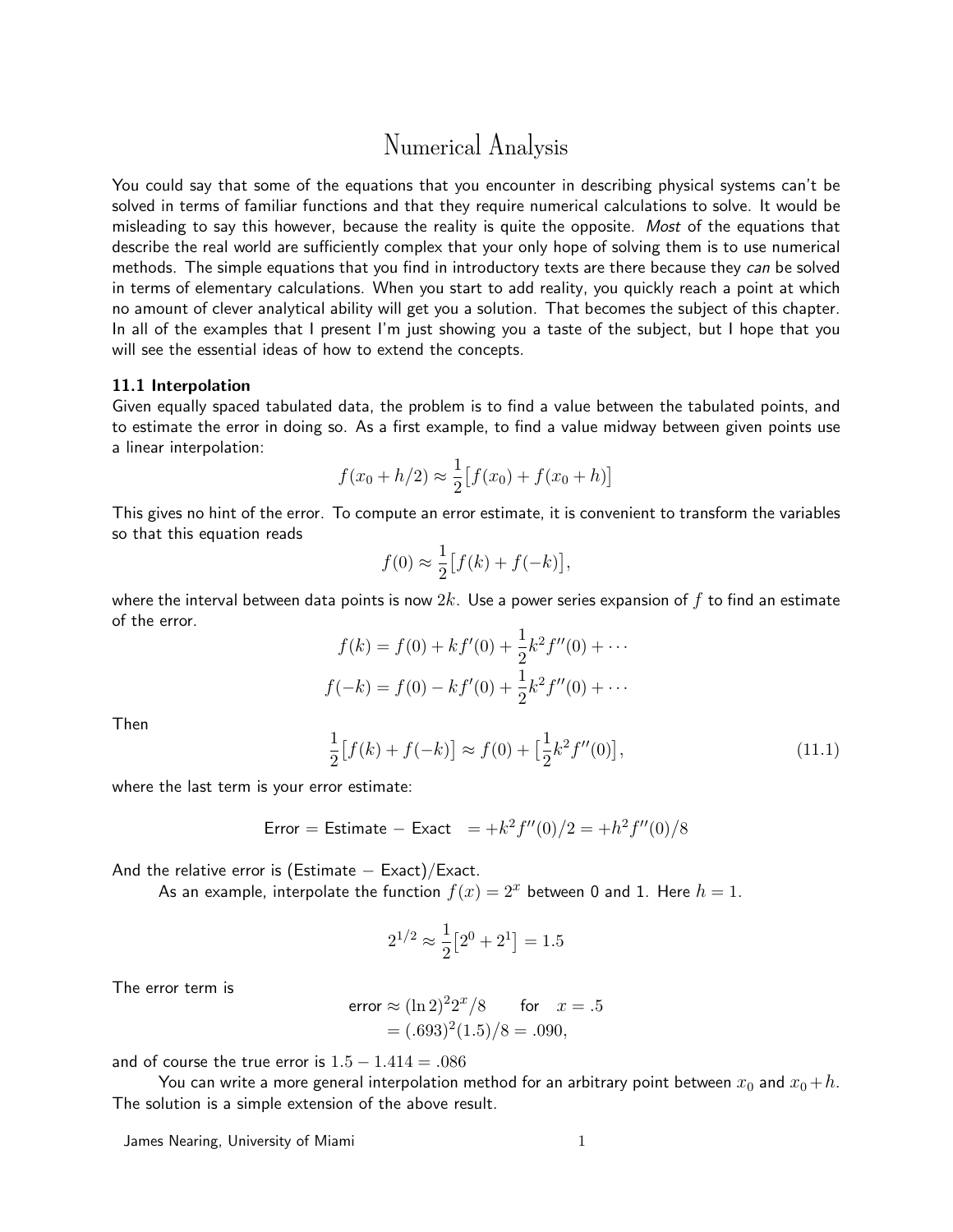The line passing through the two points of the graph is



$$
f_0 = f(x_0),
$$
  $f_1 = f(x_0 + h).$ 

At the point  $x = x_0 + ph$  you have

$$
y = f_0 + (ph)(f_1 - f_0)/h = f_0(1 - p) + f_1p
$$

As before, this approach doesn't suggest the error, but again, the Taylor series allows you to work it out to be  $\left[h^2 p(1-p) f''(x_0+ph)/2\right]$ .

The use of only two points to do an interpolation ignores the data available in the rest of the table. By using more points, you can greatly improve the accuracy. The simplest example of this method is the 4-point interpolation to find the function halfway between the data points. Again, the independent variable has an increment  $h = 2k$ , so the problem can be stated as one of finding the value of  $f(0)$  given  $f(\pm k)$  and  $f(\pm 3k)$ .



I want to isolate  $f(0)$  from this, so take

$$
f(k) + f(-k) = 2f(0) + k^2 f''(0) + \frac{1}{12}k^4 f'''(0) + \cdots
$$
  

$$
f(3k) + f(-3k) = 2f(0) + 9k^2 f''(0) + \frac{81}{12}k^4 f'''(0) + \cdots
$$

The biggest term after the  $f(0)$  is in  $k^2 f''(0)$ , so I'll eliminate this.

$$
[f(3k) + f(-3k)] - 9[f(k) - f(-k)] \approx -16f(0) + \left[\frac{81}{12} - \frac{9}{12}\right]k^4 f'''(0)
$$

$$
f(0) \approx \frac{1}{16} \left[ -f(-3k) + 9f(-k) + 9f(k) - f(3k) \right] - \left[ -\frac{3}{8}k^4 f'''(0) \right].
$$
 (11.3)

The error estimate is then  $-3h^4f^{\prime\prime\prime\prime}(0)/128.$ 

To apply this, take the same example as before,  $f(x) = 2^x$  at  $x = .5$ 

<span id="page-1-0"></span>
$$
2^{1/2} \approx \frac{1}{16} \left[ -2^{-1} + 9 \cdot 2^0 + 9 \cdot 2^1 - 2^2 \right] = \frac{45}{32} = 1.40625,
$$

and the error is  $1.40625 - 1.41421 = -0.008$ , a tenfold improvement over the previous interpolation despite the fact that the function changes markedly in this interval and you shouldn't expect interpolation to work very well here.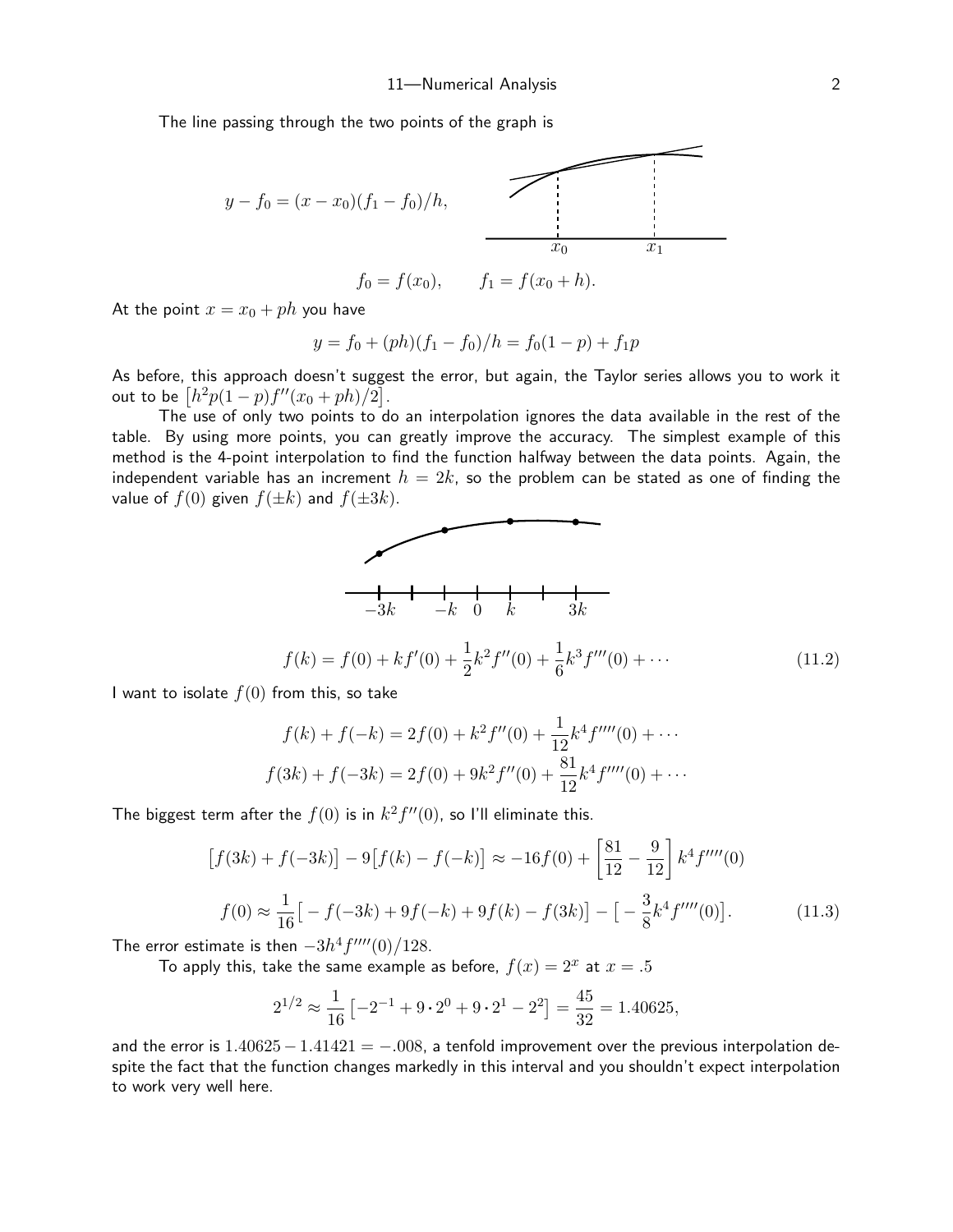#### 11.2 Solving equations

Example:  $\sin x - x/2 = 0$ 

From the first graph, the equation clearly has three real solutions, but finding them is the problem. The first method for solving  $f(x) = 0$  is Newton's method. The basic idea is that over a small enough region, everything is more or less linear. This isn't true of course, so don't be surprised that this method doesn't always work. But then, nothing always works.



A general picture of a function with a root is the second graph. In that case, observe that if  $x_0$ is a first approximation to the root of  $f$ , the straight line tangent to the curve can be used to calculate an improved approximation. The equation of this line is

$$
y - f(x_0) = f'(x_0)(x - x_0)
$$

The root of this line is defined by  $y = 0$ , with solution

$$
x = x_0 - \frac{f(x_0)}{f'(x_0)}
$$

Call this solution  $x_1$ . You can use this in an iterative procedure to find

$$
x_2 = x_1 - \frac{f(x_1)}{f'(x_1)},\tag{11.4}
$$

and in turn  $x_3$  is defined in terms of  $x_2$  etc.

Example: Solve  $\sin x - x/2 = 0$ . From the graph, a plausible guess for a root is  $x_0 = 2$ .

$$
x_1 = x_0 - (\sin x_0 - x_0/2)/(\cos x_0 - 1/2)
$$
  
= 1.900995594 
$$
f(x_1) = .00452
$$
  

$$
x_2 = x_1 - (\sin x_1 - x_1/2)/(\cos x_1 - 1/2)
$$
  
= 1.895511645 
$$
f(x_2) = -.000014
$$
  

$$
x_3 = x_2 - (\sin x_2 - x_2/2)/(\cos x_2 - 1/2)
$$
  
= 1.895494267 
$$
f(x_3) = 2 \times 10^{-10}
$$

Such iterative procedures are ideal for use on a computer, but use them with caution, as a simple example shows:

$$
f(x) = x^{1/3}.
$$

Instead of the root  $x = 0$ , the iterations in this first graph carry the supposed solution infinitely far away. This happens here because the higher derivatives neglected in the straight line approximation are large near the root.

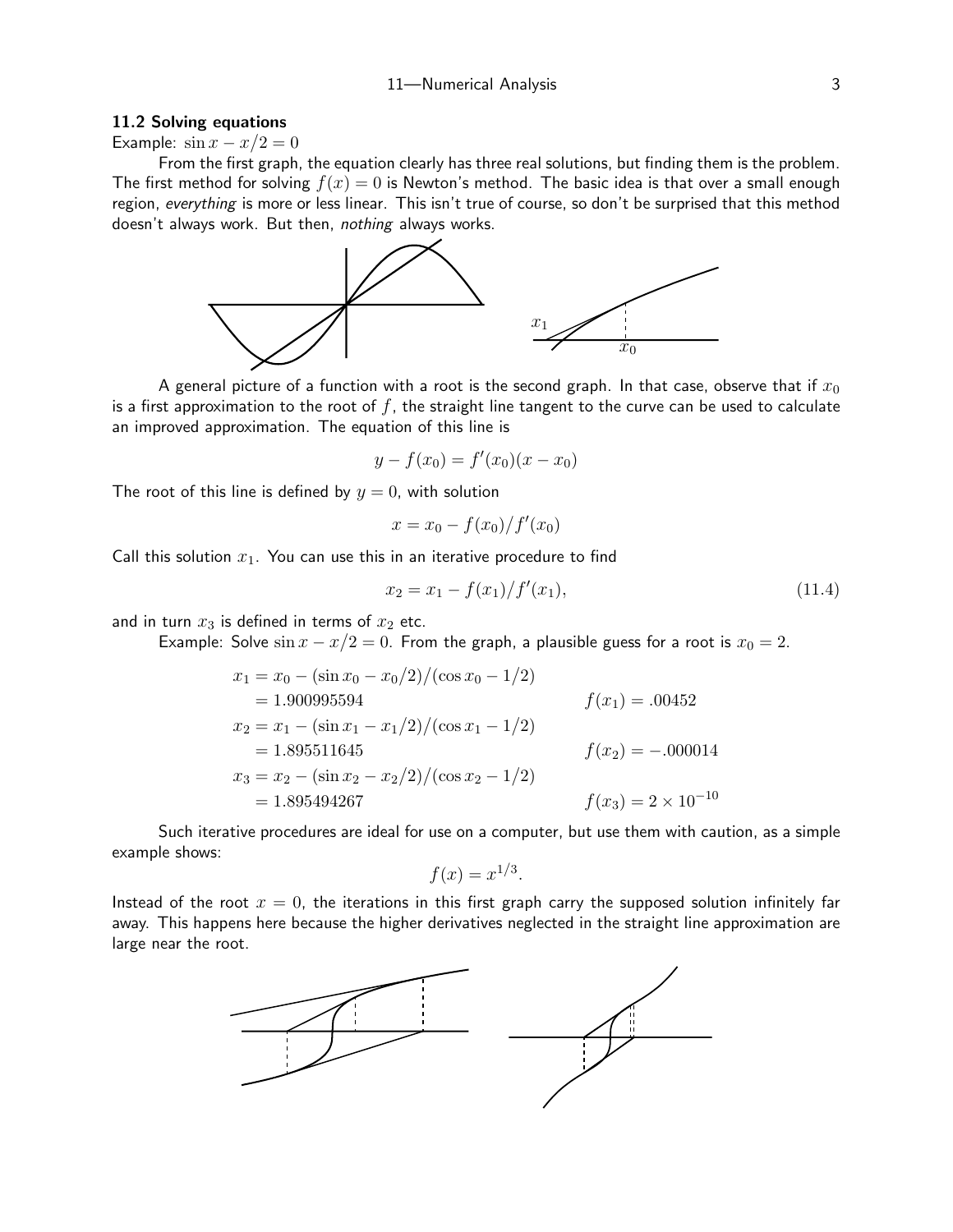A milder form of non-convergence can occur if at the root the curvature changes sign and is large, as in the second graph. This can lead to a limit cycle where the iteration simply oscillates from one side of the root to the other without going anywhere. As I said earlier this doesn't always work.

A non-graphical derivation of this method starts from a Taylor series: If  $z_0$  is an approximate root and  $z_0 + \epsilon$  is a presumed exact root, then

$$
f(z_0+\epsilon)=0=f(z_0)+\epsilon f'(z_0)+\cdots
$$

Neglecting higher terms then,

$$
\epsilon = -f(z_0)/f'(z_0)
$$
, and  $z_1 = z_0 + \epsilon = z_0 - f(z_0)/f'(z_0)$ , (11.5)

as before. Here  $z$  appears instead of  $x$  to remind you that this method is just as valid for complex functions as for real ones (and has as many pitfalls).

There is a simple variation on this method that can be used to speed convergence where it is poor or to bring about convergence where the technique would otherwise break down.

$$
x_1 = x_0 - wf(x_0)/f'(x_0)
$$
\n(11.6)

 $W$  is a factor that can be chosen greater than one to increase the correction or less than one to decrease it. Which one to do is more an art than a science (1.5 and 0.5 are common choices). You can easily verify that any choice of  $w$  between 0 and 2/3 will cause convergence for the solution of  $x^{1/3}=0. \,$  You can also try this method on the solution of  $f(x) = x^2 = 0$ . A straight-forward iteration will certainly converge, but with painful slowness. The choice of  $w > 1$  improves this considerably.

When Newton's method works well, it will typically double the number of significant figures at each iteration.

A drawback to this method is that it requires knowledge of  $f'(x)$ , and that may not be simple. An alternate approach that avoids this starts from the picture in which a secant through the curve is used in place of a tangent at a point.

Given  $f(x_1)$  and  $f(x_2)$ , construct a straight line

$$
y - f(x_2) = \left[\frac{f(x_2) - f(x_1)}{x_2 - x_1}\right](x - x_2)
$$

This has its root at  $y = 0$ , or

<span id="page-3-0"></span>
$$
x = x_2 - f(x_2) \frac{x_2 - x_1}{f(x_2) - f(x_1)}
$$
\n(11.7)

This root is taken as  $x_3$  and the method is iterated, substituting  $x_2$  and  $x_3$  for  $x_1$  and  $x_2$ . As with Newton's method, when it works, it works very well, but you must look out for the same type of non-convergence problems. This is called the secant method.

## 11.3 Differentiation

Given tabular or experimental data, how can you compute its derivative?

Approximating the tangent by a secant, a good estimate for the derivative of  $f$  at the midpoint of the  $(x_1, x_2)$  interval is

$$
[f(x_2) - f(x_1)]/(x_2 - x_1)
$$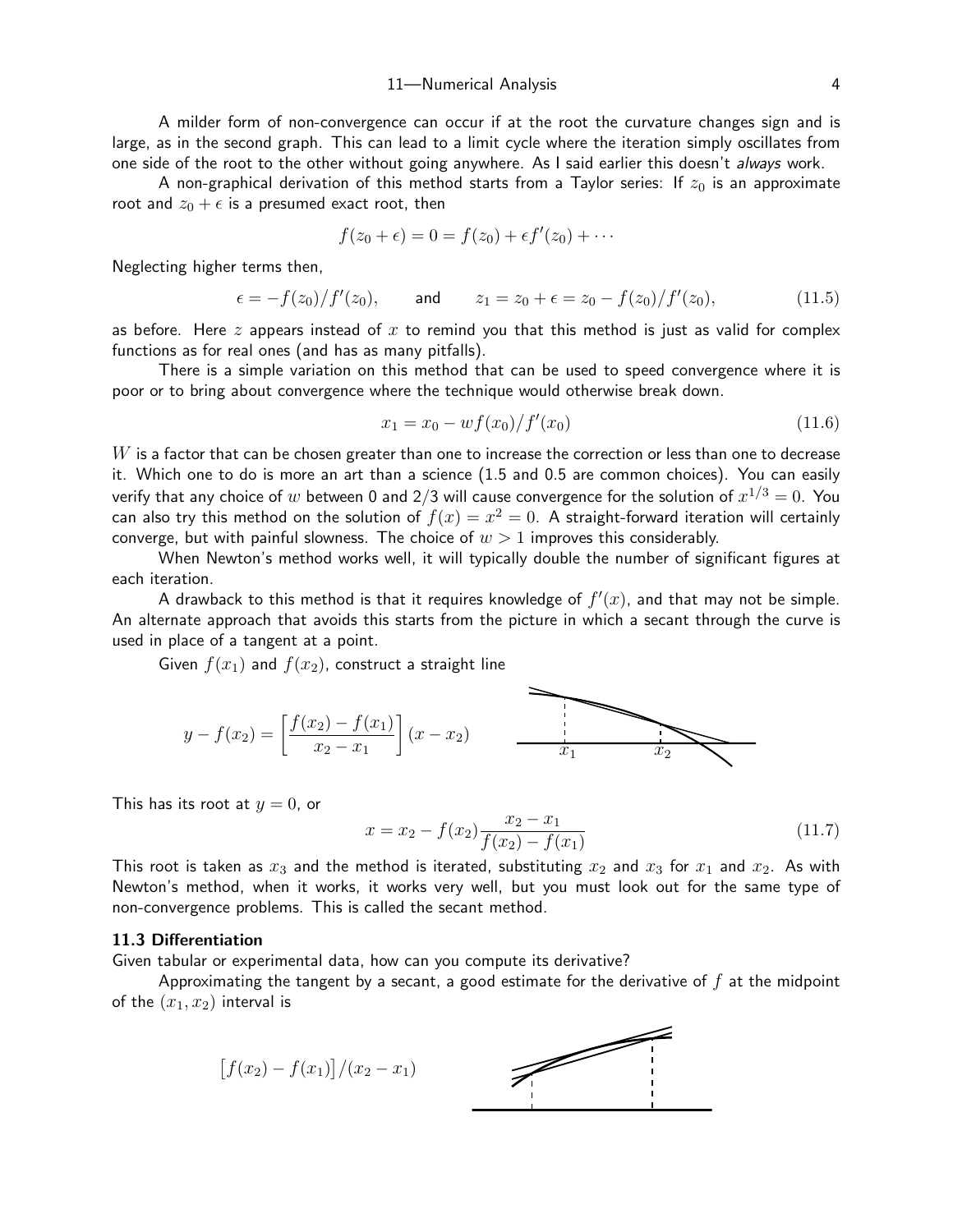As usual, the geometric approach doesn't indicate the size of the error, so it's back to Taylor's series. Given data at points  $x = 0, \pm h, \pm 2h, \ldots$ . I want the derivative  $f'(0)$ .

$$
f(h) = f(0) + hf'(0) + \frac{1}{2}h^2f''(0) + \frac{1}{6}h^3f'''(0) + \cdots
$$
  

$$
f(-h) = f(0) - hf'(0) + \frac{1}{2}h^2f''(0) - \frac{1}{6}h^3f'''(0) + \cdots
$$

In order to isolate the term in  $f'(0)$ , it's necessary to eliminate the larger term  $f(0)$ , so subtract:

$$
f(h) - f(-h) = 2hf'(0) + \frac{1}{3}h^3 f'''(0) + \cdots,
$$
  
giving 
$$
\frac{1}{2h}[f(h) - f(-h)] \approx f'(0) + \left[\frac{1}{6}h^2 f'''(0)\right]
$$
 (11.8)

and the last term, in brackets, estimates the error in the straight line approximation.

The most obvious point about this error term is that it varies as  $h^2$ , and so indicates by how much the error should decrease as you decrease the size of the interval. (How to estimate the factor  $f'''(0)$  I'll come to presently.) This method evaluates the derivative at one of the data points; you can make it more accurate if you evaluate it between the points, so that the distance from where the derivative is being taken to where the data is available is smaller. As before, let  $h = 2k$ , then

<span id="page-4-1"></span>
$$
\frac{1}{2k}[f(k) - f(-k)] = f'(0) + \frac{1}{6}k^2 f'''(0) + \cdots,
$$

or, in terms of  $h$  with a shifted origin,

$$
\frac{1}{h}[f(h) - f(0)] \approx f'(h/2) + \frac{1}{24}h^2 f'''(\frac{h}{2}),\tag{11.9}
$$

and the error is only  $1/4$  as big.

As with interpolation methods, you can gain accuracy by going to higher order in the Taylor series,

$$
f(h) - f(-h) = 2hf'(0) + \frac{1}{3}h^3f'''(0) + \frac{1}{60}h^5f^v(0) + \cdots
$$
  

$$
f(2h) - f(-2h) = 4hf'(0) + \frac{8}{3}h^3f'''(0) + \frac{32}{60}h^5f^v(0) + \cdots
$$

To eliminate the largest source of error, the  $h^3$  term, multiply the first equation by 8 and subtract the second.

$$
8[f(h) - f(-h)] - [f(2h) - f(-2h)] = 12hf'(0) - \frac{24}{60}h^5f''(0) + \cdots,
$$

or

$$
f'(0) \approx \frac{1}{12h} \left[ f(-2h) - 8f(-h) + 8f(h) - f(2h) \right] - \left[ -\frac{1}{30} h^4 f''(0) \right]
$$
(11.10)

with an error term of order  $h^4.$ 

As an example of this method, let  $f(x) = \sin x$  and evaluate the derivative at  $x = 0.2$  by the 2-point formula and the 4-point formula with  $h=0.1$ :

<span id="page-4-0"></span>2-point: 
$$
\frac{1}{0.2} [0.2955202 - 0.0998334] = 0.9784340
$$
  
4-point: 
$$
\frac{1}{1.2} [0.0 - 8 \times 0.0998334 + 8 \times 0.2955202 - 0.3894183]
$$

$$
= 0.9800633
$$

$$
\cos 0.2 = 0.9800666
$$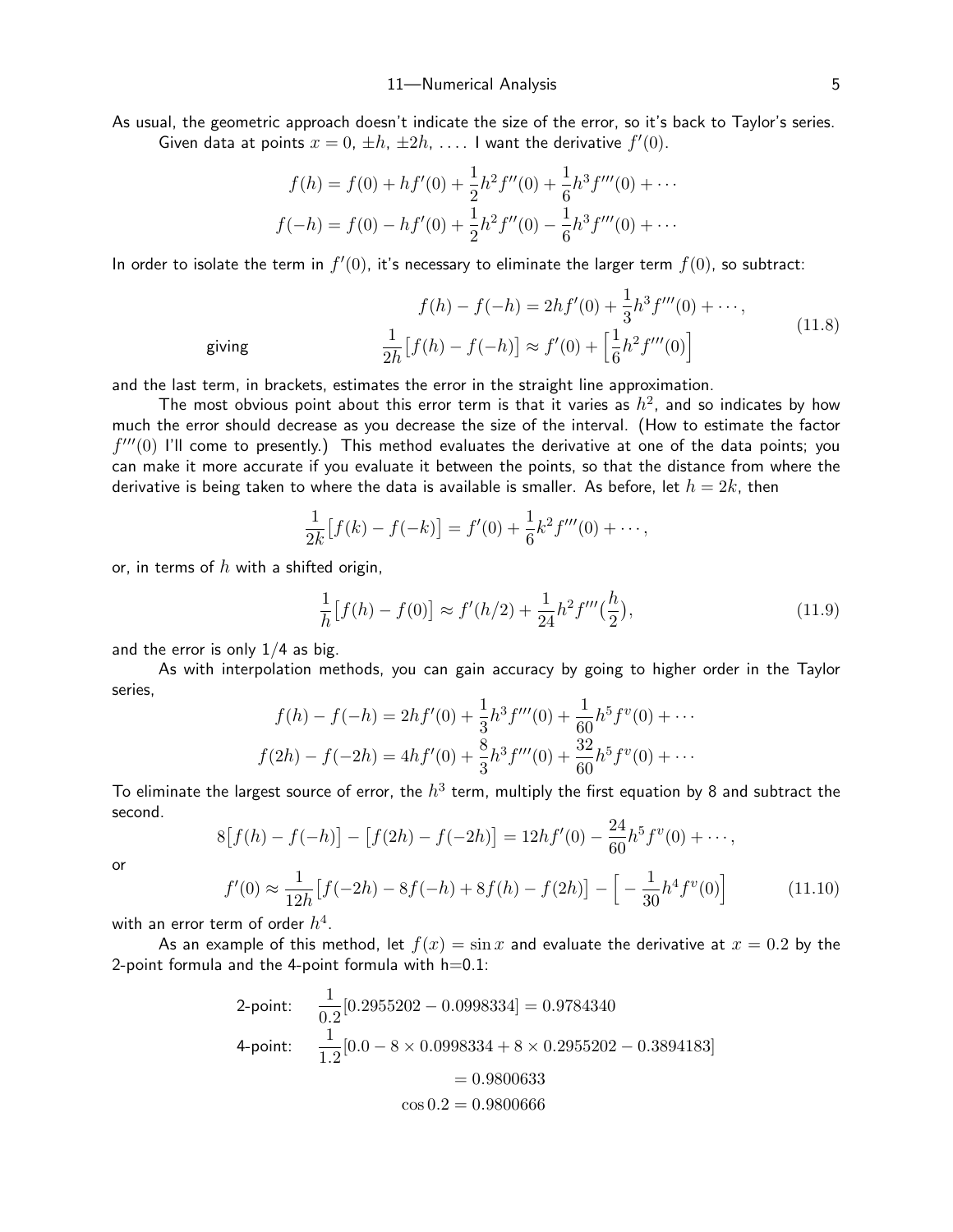Again, you have a more accurate formula by evaluating the derivative between the data points:  $h = 2k$ 

$$
f(k) - f(-k) = 2kf'(0) + \frac{1}{3}k^3 f'''(0) + \frac{1}{60}k^5 f^{v}(0)
$$

$$
f(3k) - f(-3k) = 6kf'(0) + \frac{27}{3}k^3 f'''(0) + \frac{243}{60}k^5 f^{v}(0)
$$

$$
27[f(k) - f(-k)] - [f(3k) - f(-3k)] = 48kf'(0) - \frac{216}{60}k^5 f^{v}(0)
$$

Changing k to  $h/2$  and translating the origin gives

<span id="page-5-0"></span>
$$
\frac{1}{24h} \left[ f(-h) - 27f(0) + 27f(h) - f(2h) \right] = f'(h/2) - \frac{3}{640} h^4 f''(h/2),\tag{11.11}
$$

and the coefficient of the error term is much smaller.

The previous example of the derivative of  $\sin x$  at  $x = 0.2$  with  $h = 0.1$  gives, using this formula:

$$
\frac{1}{2.4}[0.0499792-27\times 0.1494381+27\times 0.2474040-0.3428978]=0.9800661,
$$

and the error is less by a factor of about 7.

You can find higher derivatives the same way.

$$
f(h) = f(0) + hf'(0) + \frac{1}{2}h^2f''(0) + \frac{1}{6}h^3f'''(0) + \frac{1}{24}h^4f''''(0)
$$

$$
f(h) + f(-h) = 2f(0) + h^2f''(0) + \frac{1}{12}h^4f'''(0) + \cdots
$$

$$
f''(0) = \frac{f(-h) - 2f(0) + f(h)}{h^2} - \frac{1}{12}h^2f'''(0) + \cdots
$$
(11.12)

Notice that the numerical approximation for  $f''(0)$  is even in  $h$  because the second derivative is unchanged if x is changed to  $-x$ .

You can get any of these expressions for higher derivatives recursively, though finding the error estimates requires the series method. The above expression for  $f''(0)$  can be viewed as a combination of first derivative formulas:

$$
f''(0) \approx \left[f'(h/2) - f'(-h/2)\right]/h
$$
  
\n
$$
\approx \frac{1}{h} \left[\frac{f(h) - f(0)}{h} - \frac{f(0) - f(-h)}{h}\right]
$$
  
\n
$$
= \left[f(h) - 2f(0) + f(-h)\right]/h^2
$$
\n(11.13)

Similarly, the third and higher derivatives can be computed. The numbers that appear in these numerical derivatives are simply the binomial coefficients, Eq. (2.18).

#### 11.4 Integration

The basic definition of an integral is the limit of a sum as the intervals approach zero.

 $\xi_1$   $\xi_2$   $\xi_3$   $\xi_4$   $\xi_5$  $\sum_{i} f(\xi_i)(x_{i+1} - x_i)$   $(x_i \leq \xi_i \leq x_{i+1}),$  (11.14)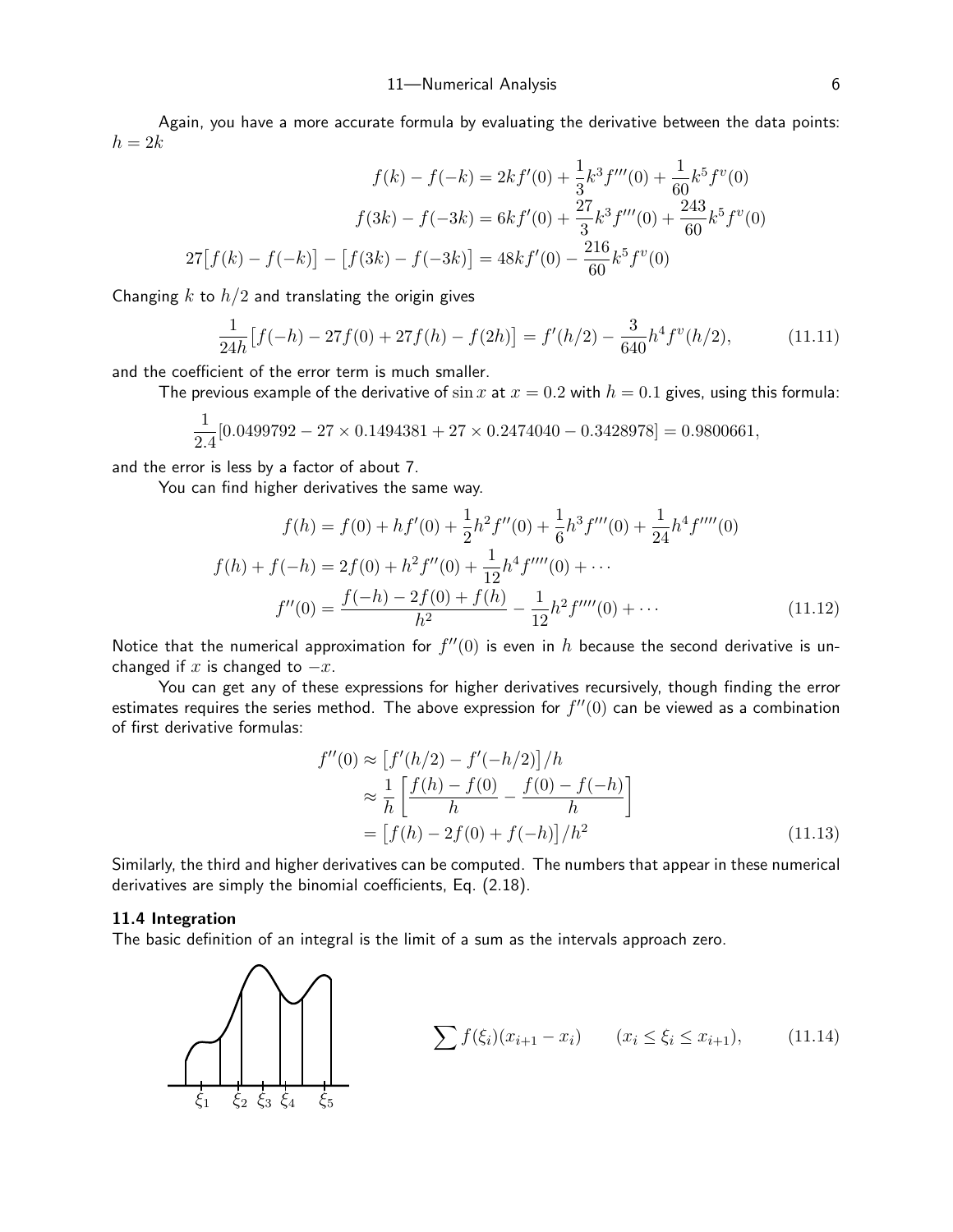This is more fully explained in section 1.6, and it is the basis for the various methods of numerical evaluations of integrals.

The simplest choices to evaluate the integral of  $f(x)$  over the domain  $x_0$  to  $x_0 + h$  would be to take the position of  $\xi$  at one of the endpoints or maybe in the middle (here h is small).

$$
\int_{x_0}^{x_0+h} f(x) \, dx \approx f(x_0)h \tag{a}
$$

$$
\text{or} \qquad f(x_0 + h)h \tag{11.15}
$$

<span id="page-6-0"></span>or  $f(x_0 + h/2)h$  (midpoint rule) (c)

$$
\qquad \qquad \text{or} \qquad \left[ f(x_0) + f(x_0 + h) \right] h/2 \text{ (trapezoidal rule)} \qquad \qquad \text{(d)}
$$

The last expression is the average of the first two.

I can now compare the errors in all of these approximations. Set  $x_0 = 0$ .

$$
\int_0^h dx f(x) = \int_0^h dx [f(0) + xf'(0) + \frac{1}{2}x^2 f''(0) + \frac{1}{6}x^3 f'''(0) + \cdots]
$$
  
=  $hf(0) + \frac{1}{2}h^2 f'(0) + \frac{1}{6}h^3 f''(0) + \frac{1}{24}h^4 f'''(0) + \cdots$ 

This immediately gives the error in formula (a):

error (a) = 
$$
hf(0) - \int_0^h dx f(x) \approx -\frac{1}{2}h^2 f'(0)
$$
. (11.16)

The error for expression (b) requires another expansion,

error (b) = 
$$
hf(h) - \int_0^h dx f(x)
$$
  
\n=  $h[f(0) + hf'(0) + \cdots] - [hf(0) + \frac{1}{2}h^2f'(0) + \cdots]$   
\n $\approx \frac{1}{2}h^2f'(0)$  (11.17)

Since this is the opposite sign from the previous error, it is immediately clear that the error in (d) will be less, because (d) is the average of (a) and (b).

error (d) = 
$$
[f(0) + f(0) + hf'(0) + \frac{1}{2}h^2f''(0) + \cdots] \frac{h}{2}
$$
  
 
$$
- [hf(0) + \frac{1}{2}h^2f'(0) + \frac{1}{6}h^3f''(0) + \cdots]
$$

$$
\approx \left(\frac{1}{4} - \frac{1}{6}\right)h^3f''(0) = \frac{1}{12}h^3f''(0)
$$
(11.18)

Similarly, the error in (c) is

error (c) = 
$$
h[f(0) + \frac{1}{2}hf'(0) + \frac{1}{8}h^2f''(0) + \cdots]
$$
  
-  $[hf(0) + \frac{1}{2}h^2f'(0) + \frac{1}{6}h^2f''(0) + \cdots]$   
 $\approx -\frac{1}{24}h^3f''(0)$  (11.19)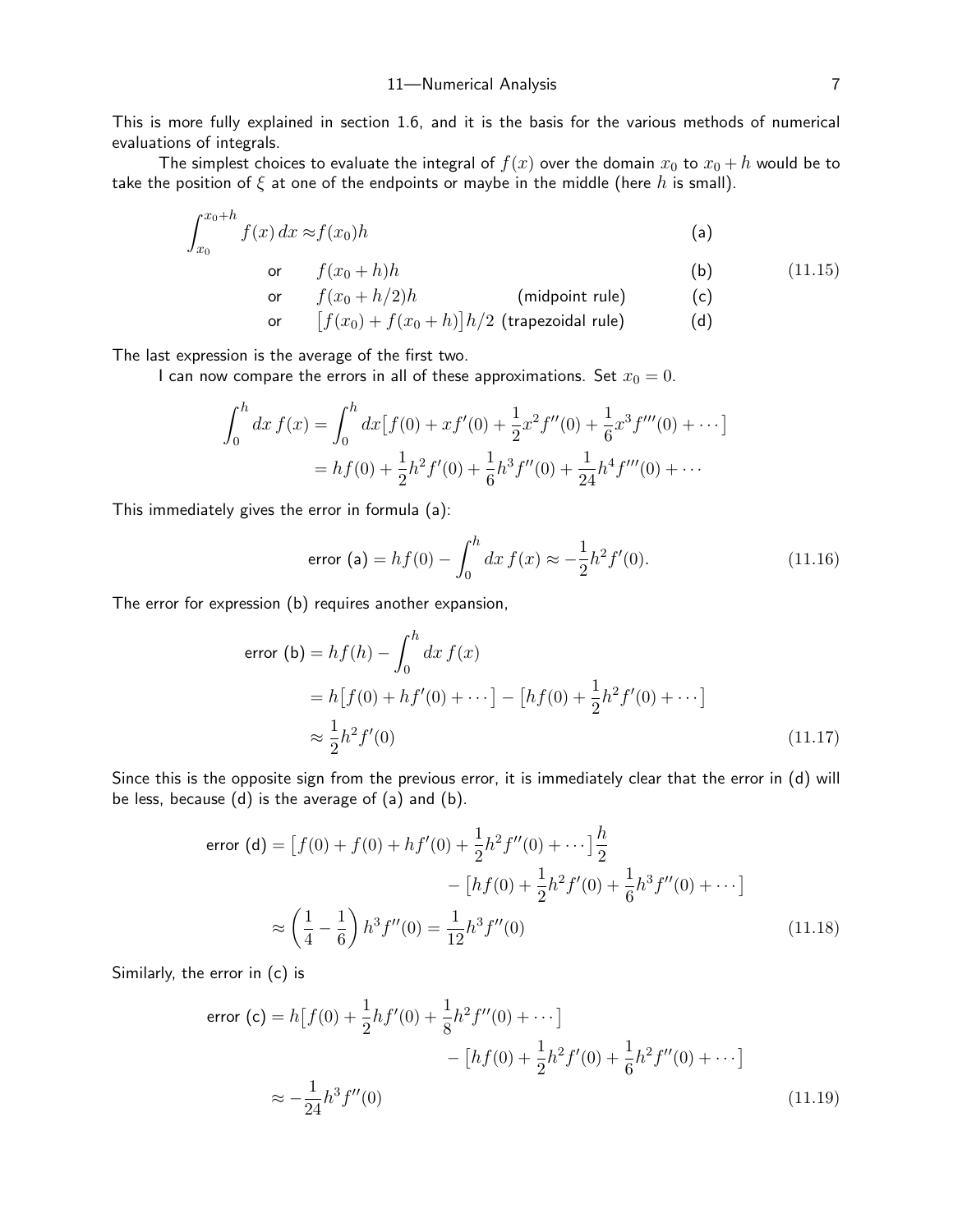The errors in the (c) and (d) formulas are both therefore the order of  $h^3.$ 

Notice that just as the errors in formulas (a) and (b) canceled to highest order when you averaged them, the same thing can happen between formulas (c) and (d). Here however you need a weighted average, with twice as much of (c) as of (d).  $[1/12 - 2/24 = 0]$ 

$$
\frac{1}{3}(\mathbf{d}) + \frac{2}{3}(\mathbf{c}) = \left[f(x_0) + f(x_0 + h)\right]\frac{h}{6} + f(x_0 + h/2)\frac{4}{6}h\tag{11.20}
$$

This is known as Simpson's rule.

## Simpson's Rule

Before applying this last result, I'll go back and derive it in a more systematic way, putting it into the form you'll see most often.

Integrate Taylor's expansion over a symmetric domain to simplify the algebra:

$$
\int_{-h}^{h} dx f(x) = 2hf(0) + \frac{2}{6}h^3 f''(0) + \frac{2}{120}h^5 f'''(0) + \cdots
$$
 (11.21)

I'll try to approximate this by a three point formula  $\alpha f(-h) + \beta f(0) + \gamma f(h)$  where  $\alpha$ ,  $\beta$ , and  $\gamma$ , are unknown. Because of the symmetry of the problem, you can anticipate that  $\alpha = \gamma$ , but let that go for now and it will come out of the algebra.

$$
\alpha f(-h) + \beta f(0) + \gamma f(h) =
$$
  
\n
$$
\alpha [f(0) - hf'(0) + \frac{1}{2}h^2 f''(0) - \frac{1}{6}h^3 f'''(0) + \frac{1}{24}h^4 f''''(0) + \cdots]
$$
  
\n
$$
+ \beta f(0)
$$
  
\n
$$
+ \gamma [f(0) + hf'(0) + \frac{1}{2}h^2 f''(0) + \frac{1}{6}h^3 f'''(0) + \frac{1}{24}h^4 f''''(0) + \cdots]
$$

You now determine the three constants by requiring that the two series for the same integral agree to as high an order as is possible for any f.

<span id="page-7-0"></span>
$$
2h = \alpha + \beta + \gamma
$$
  
\n
$$
0 = -\alpha h + \gamma h
$$
  
\n
$$
\frac{1}{3}h^3 = \frac{1}{2}(\alpha + \gamma)h^2
$$
  
\nand so, 
$$
\int_{-h}^{h} dx f(x) \approx \frac{h}{3} [f(-h) + 4f(0) + f(h)].
$$
  
\n(11.22)

The error term (the "truncation error'') is

$$
\frac{h}{3}[f(-h) + 4f(0) + f(-h)] - \int_{-h}^{h} dx f(x) \approx \frac{1}{12} \cdot \frac{1}{3} h^5 f'''(0) - \frac{1}{60} h^5 f'''(0) = \frac{1}{90} h^5 f'''(0) \tag{11.23}
$$

Simpson's rule is exact up through cubics, because the fourth and higher derivatives vanish in that case. It's worth noting that there is also an elementary derivation of Simpson's rule: Given three points, there is a unique quadratic in x that passes through all of them. Take the three points to be  $(-h, f(-h))$ ,  $(0, f(0))$ , and  $(h, f(h))$ , then integrate the resulting polynomial. Express your answer for the integral in terms of the values of  $f$  at the three points, and you get the above Simpson's rule. This has the drawback that it gives no estimate of the error.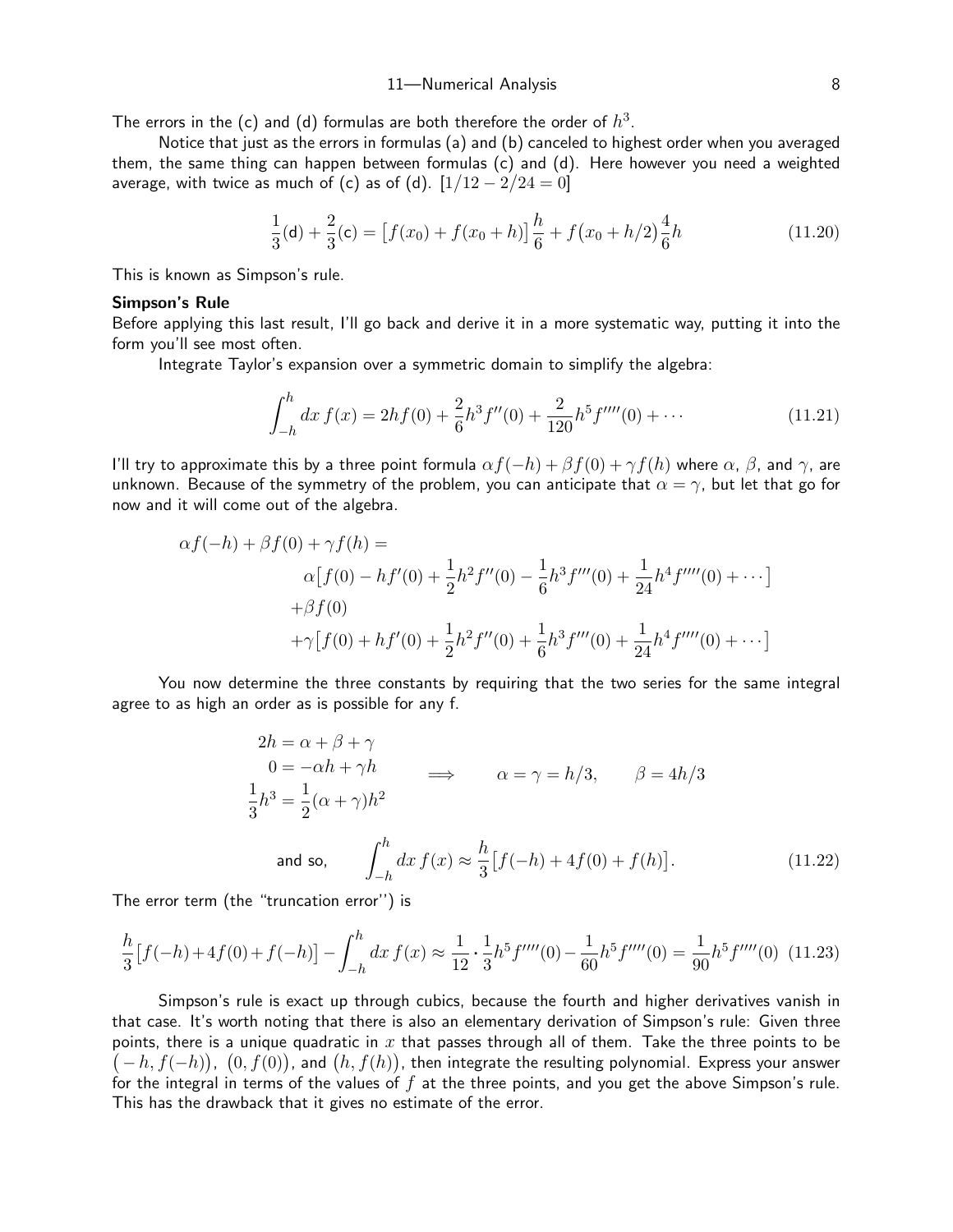To apply Simpson's rule, it is necessary to divide the region of integration into an even number of pieces and apply the above formula to each pair.

$$
\int_{a}^{b} dx f(x) \approx \frac{h}{3} [f(x_{0}) + 4f(x_{1}) + f(x_{2})] + \frac{h}{3} [f(x_{2}) + 4f(x_{3}) + f(x_{4})] + \cdots
$$

$$
+ \frac{h}{3} [f(x_{N-2}) + 4f(x_{N-1}) + f(x_{N})]
$$

$$
= \frac{h}{3} [f(x_{0}) + 4f(x_{1}) + 2f(x_{2}) + 4f(x_{3}) + \cdots + 4f(x_{N-1}) + f(x_{N})] \qquad (11.24)
$$

Example:

$$
\int_0^1 \frac{4}{1+x^2} dx = 4 \tan^{-1} x \Big|_0^1 = \pi
$$

Divide the interval 0 to 1 into four pieces, then

$$
\int_0^1 \frac{4}{1+x^2} dx \approx \frac{4}{12} \left[ 1 + 4 \frac{1}{1 + (1/4)^2} + 2 \frac{1}{1 + (1/2)^2} + 4 \frac{1}{1 + (3/4)^2} + \frac{1}{1 + 1} \right] = 3.1415686
$$

as compared to  $\pi = 3.1415927...$ 

When the function to be integrated is smooth, this gives very accurate results.

## Integration

If the integrand is known at all points of the interval and not just at discrete locations as for tabulated or experimental data, there is more freedom that you can use to gain higher accuracy even if you use only a two point formula:

$$
\int_{-h}^{h} f(x) dx \approx \alpha [f(\beta) + f(-\beta)]
$$

I could try picking two arbitrary points, not symmetrically placed in the interval, but the previous experience with Simpson's rule indicates that the result will come out as indicated. (Though it's easy to check what happens if you pick two general points in the interval.)

$$
2hf(0) + \frac{1}{3}h^3f''(0) + \frac{1}{60}h^5f'''(0) + \dots = \alpha[2f(0) + \beta^2f''(0) + \frac{1}{12}\beta^4f'''(0) + \dots]
$$

To make this an equality through the low orders implies

$$
2h = 2\alpha
$$
  
\n
$$
\alpha = h
$$
  
\n
$$
\frac{1}{3}h^3 = \alpha\beta^2
$$
  
\n
$$
\beta = h/\sqrt{3}
$$
\n(11.25)

with an error term

$$
\frac{1}{12} \cdot \frac{1}{9} h^5 f''''(0) - \frac{1}{60} h^5 f'''(0) = -\frac{1}{135} h^5 f'''(0),
$$

and

$$
\int_{-h}^{h} f(x) dx \approx h \left[ f\left( h/\sqrt{3} \right) + f\left( -h/\sqrt{3} \right) \right] - \left[ -\frac{1}{135} h^5 f'''(0) \right] \tag{11.26}
$$

<span id="page-8-1"></span><span id="page-8-0"></span>1

With just two points, this expression yields an accuracy equal to the three point Simpson formula.

Notice that the two points found in this way are roots of a certain quadratic

$$
\left(x - \frac{1}{\sqrt{3}}\right)\left(x + \frac{1}{\sqrt{3}}\right) = x^2 - 1/3,
$$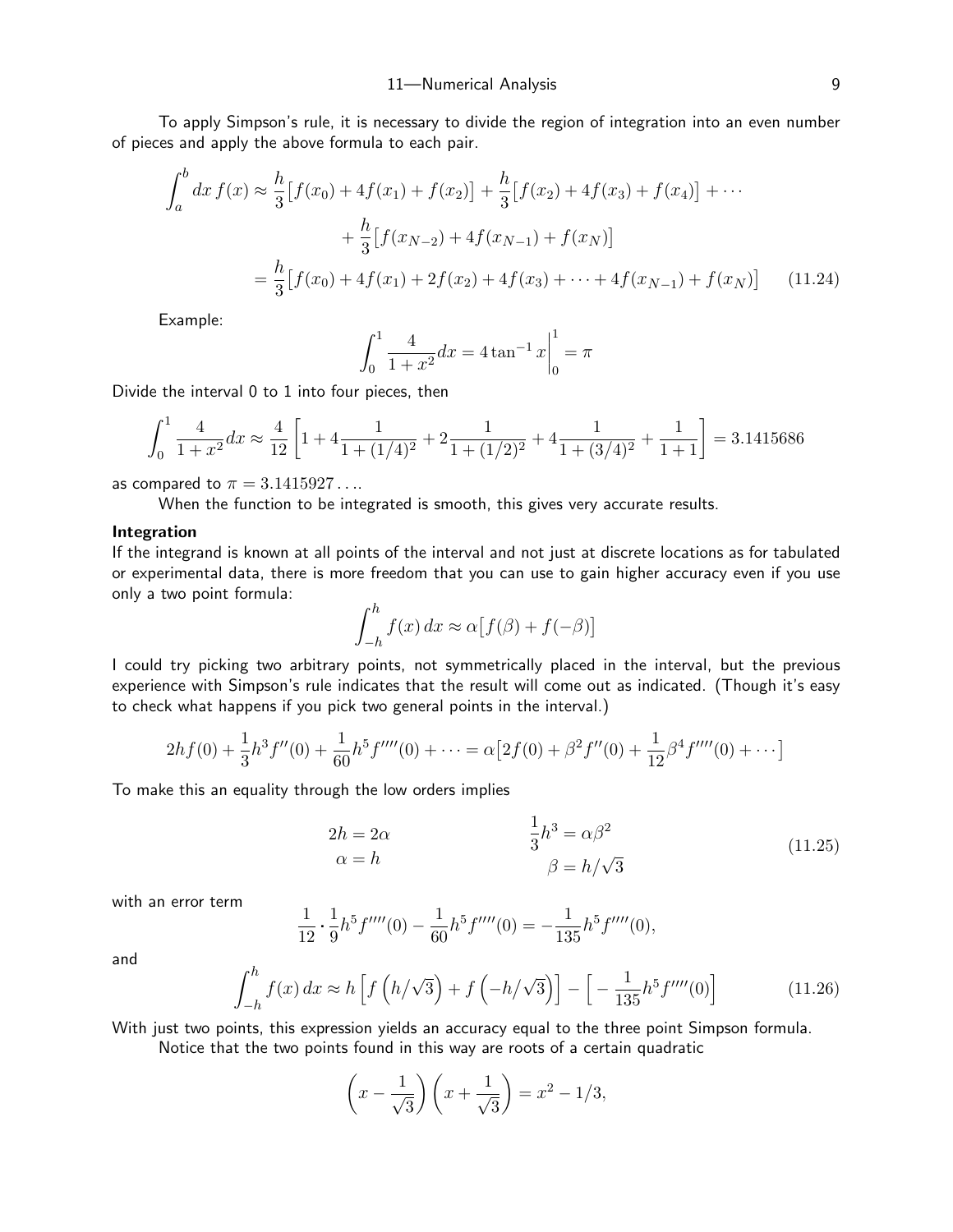which is proportional to

$$
\frac{3}{2}x^2 - \frac{1}{2} = P_2(x),\tag{11.27}
$$

the Legendre polynomial of second order. Recall section 4.11.

This approach to integration, called Gaussian integration, or Gaussian quadrature, can be extended to more points, as for example

$$
\int_{-h}^{h} f(x) dx \approx \alpha f(-\beta) + \gamma f(0) + \alpha f(\beta)
$$

The same expansion procedure leads to the result

$$
\frac{h}{9}\left[5f\left(-h\sqrt{\frac{3}{5}}\right)+8f(0)+f\left(h\sqrt{\frac{3}{5}}\right)\right],\tag{11.28}
$$

with an error proportional to  $h^7f^{(6)}(0).$  The polynomial with roots  $0,\pm\sqrt{3/5}$  is

<span id="page-9-0"></span>
$$
\frac{5}{2}x^3 - \frac{3}{2}x = P_3(x),\tag{11.29}
$$

the third order Legendre polynomial.

For an integral  $\int_a^b f(x)\,dx$ , let  $x=[(a+b)/2]+z[(b-a)/2].$  Then for the domain  $-1 < z < 1,$  $x$  covers the whole integration interval.

$$
\int_{a}^{b} f(x) dx = \frac{b-a}{2} \int_{-1}^{1} dz f(x)
$$

When you use an integration scheme such as Gauss's, it is in the form of a weighted sum over points. The weights and the points are defined by equations such as  $(11.26)$  $(11.26)$  $(11.26)$  or  $(11.28)$ .

$$
\int_{-1}^{1} dz f(z) \to \sum_{k} w_{k} f(z_{k})
$$
\nor

\n
$$
\int_{a}^{b} f(x) dx = \frac{b-a}{2} \sum_{k} w_{k} f(x_{k}), \quad x_{k} = [(a+b)/2] + z_{k}[(b-a)/2]
$$
\n(11.30)

Many other properties of Gaussian integration are discussed in the two books by C. Lanczos, "Linear Differential Operators,'' "Applied Analysis,'' both available in Dover reprints. The general expressions for the integration points as roots of Legendre polynomials and expressions for the coefficients are there. The important technical distinction he points out between the Gaussian method and generalizations of Simpson's rule involving more points is in the divergences for large numbers of points. Gauss's method does not suffer from this defect. In practice, there is rarely any problem with using the ordinary Simpson rule as indicated above, though it will require more points than the more elegant Gauss's method. When problems do arise with either of these methods, they often occur because the function is ill-behaved, and the high derivatives are very large. In this case it can be more accurate to use a method with a lower order derivative for the truncation error. In an extreme case such a integrating a non-differentiable function, the apparently worst method, Eq.  $(11.15)(a)$  $(11.15)(a)$  $(11.15)(a)$ , can be the best.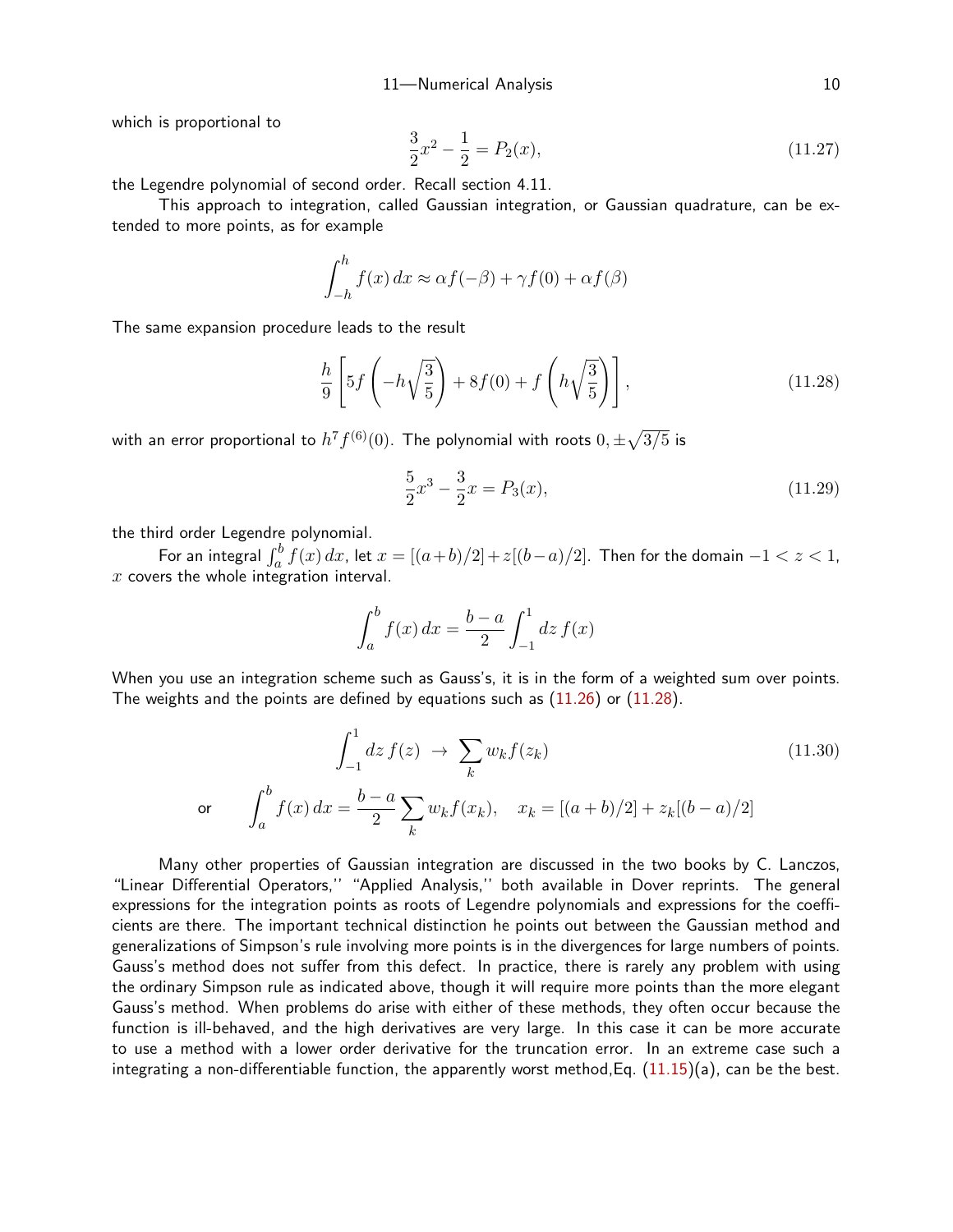# 11-Numerical Analysis 11

#### 11.5 Differential Equations

To solve the first order differential equation

$$
y' = f(x, y) \qquad y(x_0) = y_0,\tag{11.31}
$$

the simplest algorithm is Euler's method. The initial conditions are  $y(x_0) = y_0$ , and  $y'(x_0) = f(x_0, y_0)$ , and a straight line extrapolation is

<span id="page-10-0"></span>
$$
y(x_0 + h) = y_0 + h f(x_0, y_0).
$$
 (11.32)

You can now iterate this procedure using this newly found value of  $\eta$  as a new starting condition to go from  $x_0 + h$  to  $x_0 + 2h$ .

# Runge-Kutta

Euler's method is not very accurate. For an improvement, change from a straight line extrapolation to a parabolic one. Take  $x_0 = 0$  to keep the algebra down, and try a solution near 0 in the form  $y(x)=\alpha+\beta x+\gamma x^2$ ; evaluate  $\alpha, \, \beta,$  and  $\gamma$  so that the differential equation is satisfied near  $x=0,$ 

$$
y' = \beta + 2\gamma x = f(x, \alpha + \beta x + \gamma x^2).
$$

Recall the Taylor series expansion for a function of two variables, section 2.5:

$$
f(x,y) = f(x_0, y_0) + (x - x_0)D_1 f(x_0, y_0) + (y - y_0)D_2 f(x_0, y_0) + \frac{1}{2}(x - x_0)^2 D_1 D_1 f(x_0, y_0)
$$

$$
+ \frac{1}{2}(y - y_0)^2 D_2 D_2 f(x_0, y_0) + (x - x_0)(y - y_0)D_1 D_2 f(x_0, y_0) + \cdots \qquad (11.33)
$$

$$
\implies \beta + 2\gamma x = f(0, \alpha) + xD_1f(0, \alpha) + (\beta x + \gamma x^2)D_2f(0, \alpha) + \cdots
$$
 (11.34)

The initial condition is at  $x = 0, y = y_0$ , so  $\alpha = y_0$ . Equate coefficients of powers of x as high as is possible (here through  $x^1$ ).

$$
\beta = f(0, \alpha) \qquad 2\gamma = D_1 f(0, \alpha) + \beta D_2 f(0, \alpha).
$$

(If you set  $\gamma = 0$ , this is Euler's method.)

$$
y(h) = y_0 + h f(0, y_0) + \frac{h^2}{2} [D_1 f(0, y_0) + f(0, y_0) D_2 f(0, y_0)].
$$
\n(11.35)

The next problem is to evaluate these derivatives. If you can easily do them analytically, you can choose to do that. Otherwise, since they appear in a term that is multiplied by  $h^2$ , it is enough to use the simplest approximation for the numerical derivative,

<span id="page-10-1"></span>
$$
D_1 f(0, y_0) = [f(h, y_0) - f(0, y_0)]/h
$$
\n(11.36)

You cannot expect to use the same interval, h, for the y variable — it might not even have the same dimensions,

$$
D_2 f(0, y_0) = [f(j, y_0 + k) - f(j, y_0)]/k.
$$
 (11.37)

where j and k are the order of h. Note that because this term appears in an expression multiplied by  $h^2$ , it doesn't matter what  $j$  is. You can choose it for convenience. Possible values for these are

(1) 
$$
j = 0
$$
  $k = hf(0, y_0)$  (3)  $j = h$   $k = hf(0, y_0)$ 

(2) 
$$
j = 0
$$
  $k = hf(h, y_0)$  (4)  $j = h$   $k = hf(h, y_0)$ .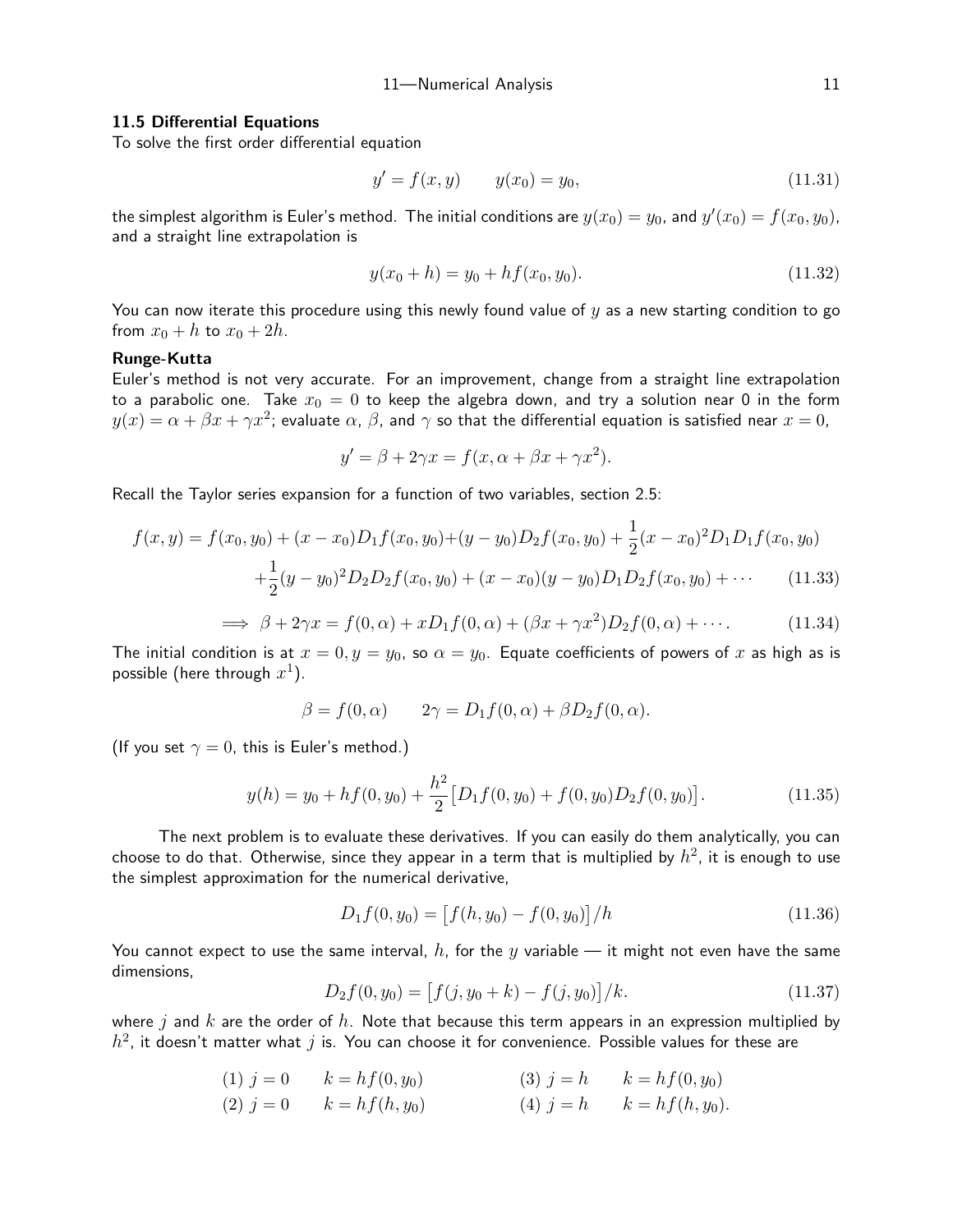The third of these choices for example gives

$$
y = y_0 + h f(0, y_0) + \frac{h^2}{2} \left[ \frac{1}{h} \left[ f(h, y_0) - f(0, y_0) \right] + f(0, y_0) \frac{f(h, y_0 + k) - f(h, y_0)}{h f(0, y_0)} \right]
$$
  
=  $y_0 + \frac{h}{2} f(0, y_0) + \frac{h}{2} f(h, y_0 + h f(0, y_0))$  (11.38)

This procedure, a second order Runge-Kutta method, is a moderately accurate method for advancing from one point to the next in the solution of a differential equation. It requires evaluating the function twice for each step of the iteration.

Example: 
$$
y' = 1 + y^2
$$
  $y(0) = 0$ . Let h=0.1

<span id="page-11-0"></span>

| $\times$ | y(11.32) | y(11.38)   | y(11.41) | tan x   |         |
|----------|----------|------------|----------|---------|---------|
| 0.       | 0.       | $\Omega$ . |          | 0.      |         |
| 0.1      | 0.10     | 0.10050    | 0.10025  | 0.10053 |         |
| 0.2      | 0.20100  | 0.20304    | 0.20252  | 0.20271 |         |
| 0.3      | 0.30504  | 0.30981    | 0.30900  | 0.30934 |         |
| 0.4      | 0.41435  | 0.42341    | 0.42224  | 0.42279 |         |
| 0.5      | 0.53151  | 0.54702    | 0.54539  | 0.54630 | (11.39) |
|          |          |            |          |         |         |

The fractional error at  $x = 0.5$  with the second order method of equation ([11.3](#page-11-0)8) is 0.13% and with Euler it is −2.7% (first column). The method in Eq. ([11.4](#page-11-1)1) has error −0.17%. The fourth order version of Eq.  $(11.42)$  $(11.42)$  $(11.42)$  has an error  $-3.3\times10^{-7}$ , more places than are shown in the table.

The equation  $(11.38)$  $(11.38)$  $(11.38)$  is essentially a trapezoidal integration, like Eq.  $(11.15)(d)$  $(11.15)(d)$  $(11.15)(d)$ . You would like to evaluate the function y at  $x = h$  by

<span id="page-11-4"></span><span id="page-11-3"></span>
$$
y(h) = y_0 + \int_0^h dx f(x, y(x))
$$
\n(11.40)

A trapezoidal integration would be

$$
y(h) \approx y_0 + \frac{h}{2} [f(0, y(0)) + f(h, y(h))]
$$

BUT, you don't know the  $y(h)$  that you need to evaluate the last term, so you estimate it by using the approximate result that you would have gotten from the simple Euler method, Eq. ([11.3](#page-10-0)2). The result is exactly equation ([11.3](#page-11-0)8).

If you can interpret this Runge-Kutta method as just an application of trapezoidal integration, why not use one of the other integration methods, such as the midpoint rule, Eq.  $(11.15)(c)$  $(11.15)(c)$  $(11.15)(c)$ ? This says that you would estimate the integral in Eq.  $(11.40)$  $(11.40)$  $(11.40)$  by estimating the value of f at the midpoint  $0 < x < h$ .

$$
y(h) \approx y_0 + h f(\frac{h}{2}, y(\frac{h}{2})) \approx y_0 + h f(\frac{h}{2}, y_0 + \frac{h}{2} f(0, y_0))
$$
\n(11.41)

This is the same order of accuracy as the preceding method, and it takes the same number of function evaluations as that one (two).

A commonly used version of this is the fourth order Runge-Kutta method:

<span id="page-11-2"></span><span id="page-11-1"></span>
$$
y = y_0 + \frac{1}{6} [k_1 + 2k_2 + 2k_3 + k_4]
$$
 (11.42)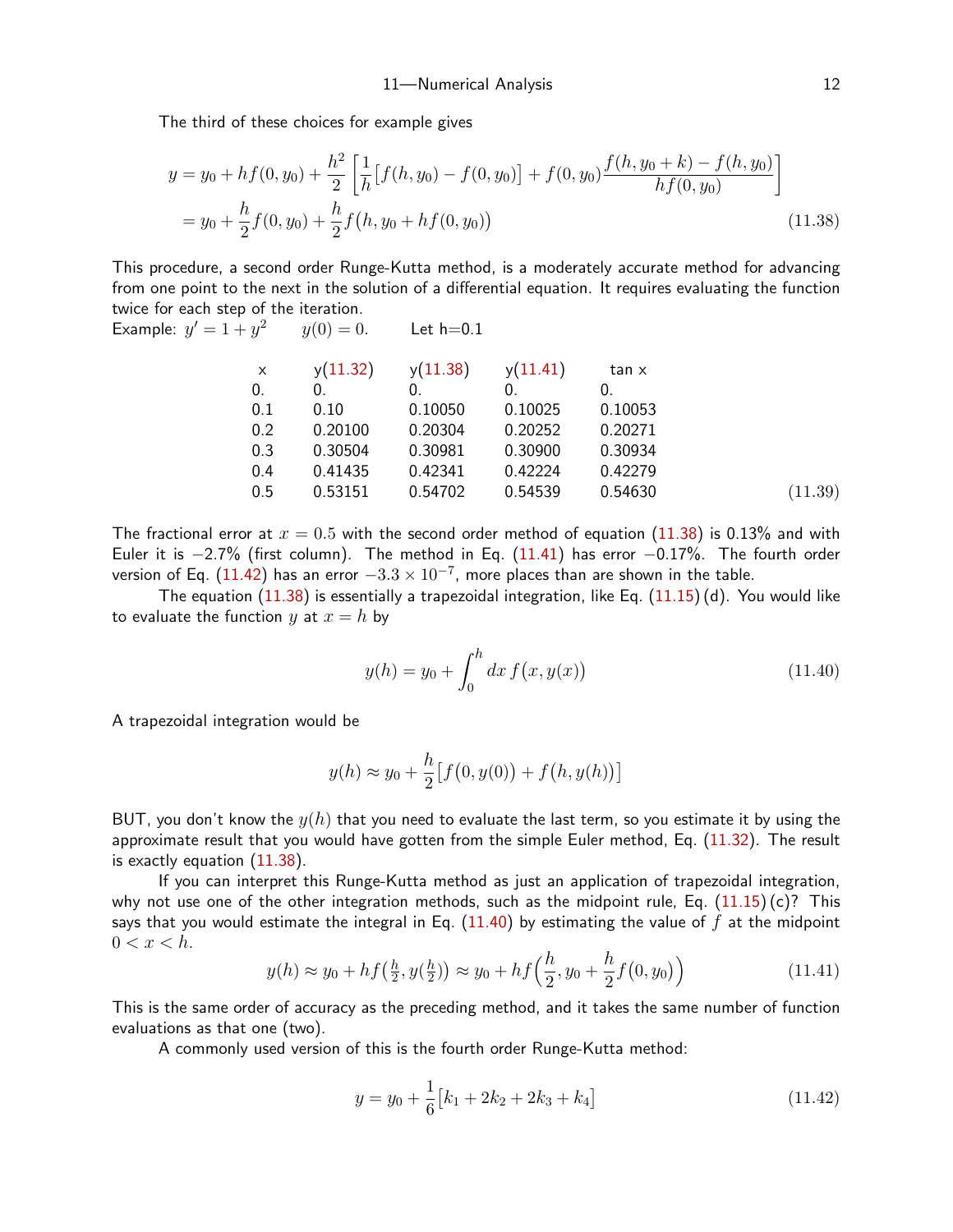11—Numerical Analysis 13

$$
k_1 = h f(0, y_0)
$$
  
\n
$$
k_2 = h f(h/2, y_0 + k_1/2)
$$
  
\n
$$
k_3 = h f(h/2, y_0 + k_2/2)
$$
  
\n
$$
k_4 = h f(h, y_0 + k_3).
$$

You can look up a fancier version of this called the Runge-Kutta-Fehlberg method. It's one of the better techniques around.

## Higher Order Equations

How can you use either the Euler or the Runge-Kutta method to solve a second order differential equation? Answer: Turn it into a pair of first order equations.

$$
y'' = f(x, y, y') \longrightarrow y' = v, \qquad \text{and} \qquad v' = f(x, y, v) \tag{11.43}
$$

The Euler method, Eq. [\(11.3](#page-10-0)2) becomes

$$
y(x_0 + h) = y(x_0) + hv(x_0)
$$
, and  $v(x_0 + h) = v(x_0) + hf(x_0, y(x_0), v(x_0))$ 

The construction for Runge-Kutta is essentially the same.

## Adams Methods

The Runge-Kutta algorithm has the advantage that it is self-starting; it requires only the initial condition to go on to the next step. It has the disadvantage that it is inefficient. In going from one step to the next, it ignores all the information available from any previous steps. The opposite approach leads to the Adams methods, though these are not as commonly used any more. I'm going to develop a little of the subject mostly to show that the methods that I've used so far can lead to disaster if you're not careful.

Shift the origin to be the point at which you want the new value of  $y$ . Assume that you already know  $y$  at  $-h$ ,  $-2h$ ,  $\dots$ ,  $-Nh$ . Because of the differential equation  $y'=f(x,y)$ , you also know  $y'$ at these points.

Assume

$$
y(0) = \sum_{1}^{N} \alpha_k y(-kh) + \sum_{1}^{N} \beta_k y'(-kh)
$$
\n(11.44)

With  $2N$  parameters, you can get this accurate to order  $h^{2N-1}\mathbf{,}$ 

$$
y(-kh) = \sum_{0}^{\infty} (-kh)^n \frac{y^{(n)}(0)}{n!}
$$

Substitute this into the equation for  $y(0)$ :

$$
y(0) = \sum_{k=1}^{N} \alpha_k \sum_{n=0}^{\infty} (-kh)^n \frac{y^{(n)}(0)}{n!} + h \sum_{k=1}^{N} \beta_k \sum_{n=0}^{\infty} (-kh)^n \frac{y^{(n+1)}(0)}{n!}
$$

This should be an identity to as high an order as possible. The coefficient of  $h^0$  gives

$$
1 = \sum_{k=1}^{N} \alpha_k \tag{11.45}
$$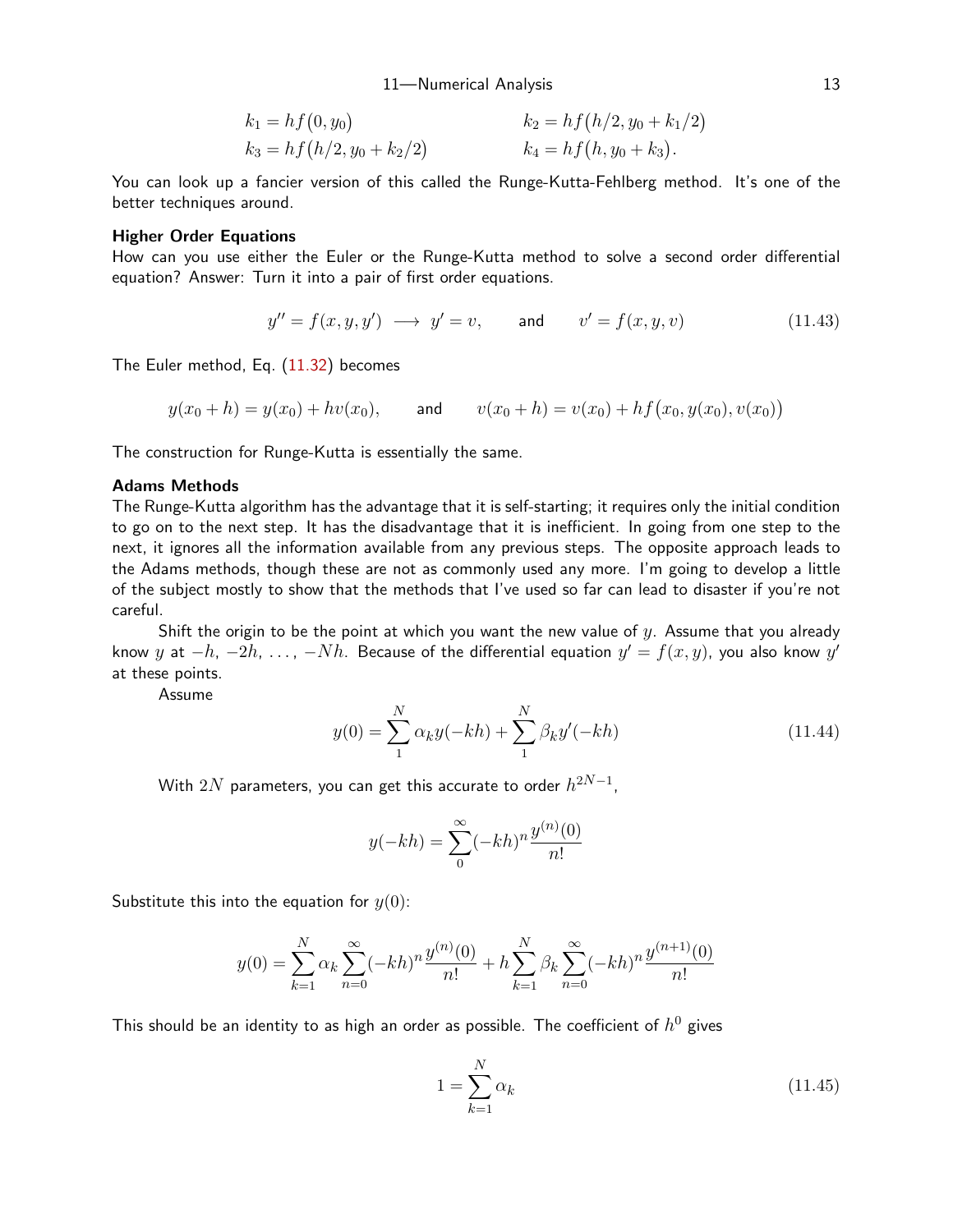The next orders are

$$
0 = \sum_{k} \alpha_k (-kh) + h \sum_{k} \beta_k
$$
  

$$
0 = \sum_{k} \frac{1}{2} \alpha_k (-kh)^2 + h \sum_{k} \beta_k (-kh)
$$
  

$$
\vdots
$$
 (11.46)

 $N = 1$  is Euler's method again.

 $N = 2$  gives

$$
\alpha_1 + \alpha_2 = 1
$$
  
\n
$$
\alpha_1 + 2\alpha_2 = \beta_1 + \beta_2
$$
  
\n
$$
\alpha_1 + 3\alpha_2 = 3(\beta_1 + 4\beta_2)
$$
  
\n
$$
\alpha_1 + 8\alpha_2 = 3(\beta_1 + 4\beta_2)
$$

The solution of these equations is

<span id="page-13-0"></span>
$$
\alpha_1 = -4 \qquad \alpha_2 = +5 \qquad \beta_1 = +4 \qquad \beta_2 = +2
$$
  

$$
y(0) = -4y(-h) + 5y(-2h) + h[4y'(-h) + 2y'(-2h)] \qquad (11.47)
$$

To start this algorithm off, you need two pieces of information: the values of y at  $-h$  and at  $-2h$ . This is in contrast to Runge-Kutta, which needs only one point.

Example: Solve  $y' = y$   $y(0) = 1$   $(h = 0.1)$ I could use Runge-Kutta to start and then switch to Adams as soon as possible. For the purpose of this example, I'll just take the exact value of y at  $x = 0.1$ .

$$
e^{.1} = 1.105170918
$$
  
\n
$$
y(.2) = -4y(.1) + 5y(0) + .1[4f(.1, y(.1)) + 2f(0, y(0))]
$$
  
\n
$$
= -4y(.1) + 5y(0) + .4y(.1) + .2y(0)
$$
  
\n
$$
= -3.6y(.1) + 5.2y(0)
$$
  
\n
$$
= 1.221384695
$$

The exact value is  $e^{.2} = 1.221402758$ ; the first error is in the underlined term. Continuing the calculation to higher values of x,

| X       | ٧         |                |
|---------|-----------|----------------|
| .3      | 1.3499038 |                |
| $\cdot$ | 1.491547  |                |
| .5      | 1.648931  |                |
| .6      | 1.81988   |                |
| .7      | 2.0228    |                |
| .8      | 2.1812    |                |
| .9      | 2.666     |                |
| 1.0     | 1.74      |                |
| 1.1     | 7.59      |                |
| 1.2     | $-18.26$  |                |
| 1.3     | 105.22    | .5<br>1.<br>0. |

Everything is going very smoothly for a while, though the error is creeping up. At around  $x = 1$ , the numerical solution goes into wild oscillation and is completely unstable. The reason for this is in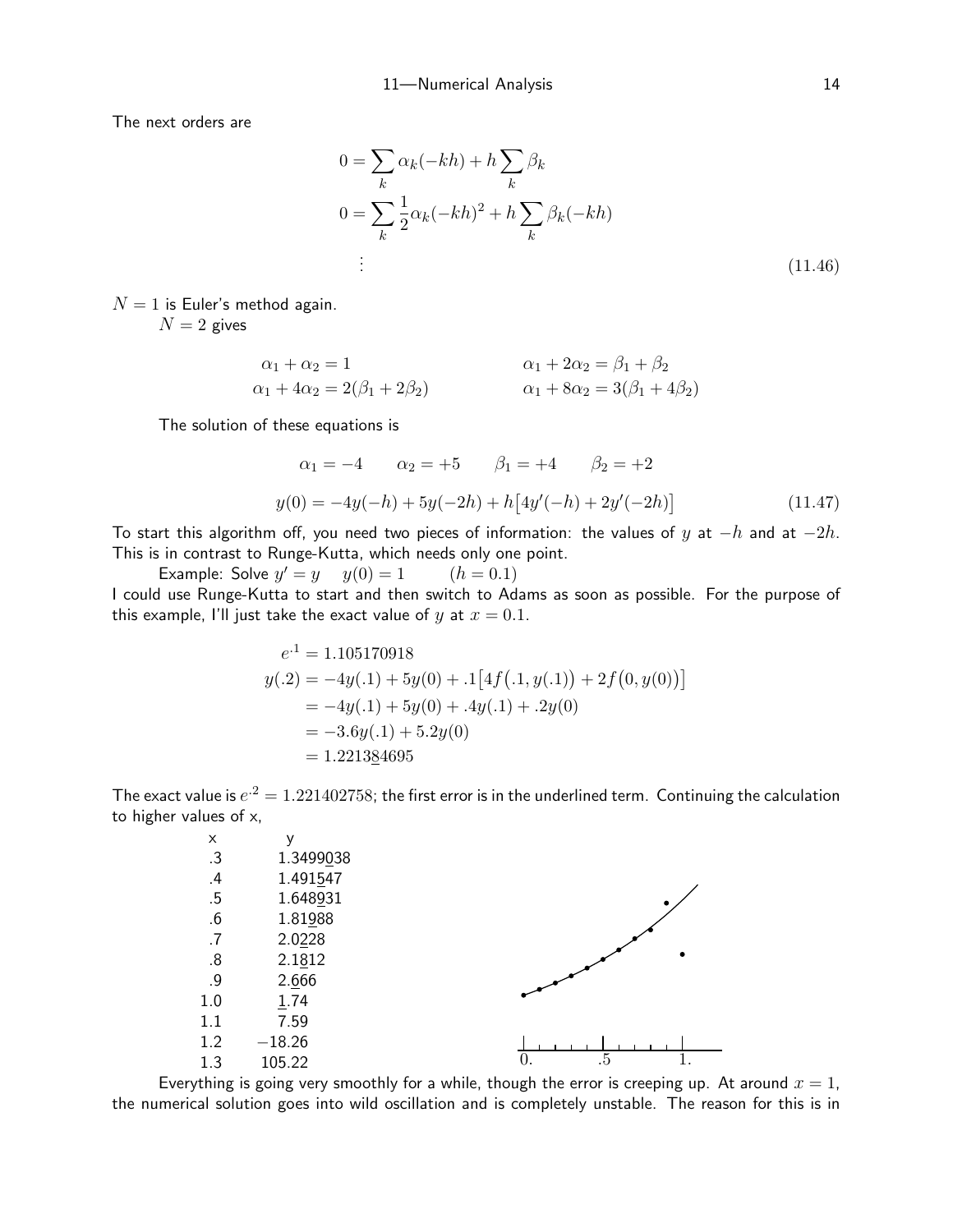the coefficients  $-4$  and  $+5$  of  $y(-h)$  and  $y(-2h)$ . Small errors are magnified by these large factors. (The coefficients of  $y'$  are not any trouble because of the factor  $h$  in front.)

#### Instability

You can compute the growth of this error explicitly in this simple example. The equation ([11.4](#page-13-0)7) together with  $y'=y$  is

$$
y(0) = -3.6y(-h) + 5.2y(-2h),
$$

or in terms of an index notation

$$
y_n = -3.6y_{n-1} + 5.2y_{n-2}
$$

This is a linear, constant coefficient, difference equation, and the method for solving it is essentially the same as for a linear differential equation — assume an exponential form  $y_n = k^n.$ 

$$
k^{n} = -3.6k^{n-1} + 5.2k^{n-2}
$$

$$
k^{2} + 3.6k - 5.2 = 0
$$

$$
k = 1.11 \qquad \text{and} \qquad -4.71
$$

Just as with the differential equation, the general solution is a linear combination of these two functions of  $n$ :

$$
y_n = A(1.11)^n + B(-4.71)^n,
$$

where A and B are determined by two conditions, typically specifying  $y_1$  and  $y_2$ . If  $B = 0$ , then  $y_n$ is proportional to  $1.11<sup>n</sup>$  and it is the well behaved exponential solution that you expect. If, however, there is even a little bit of  $B$  present (perhaps because of roundoff errors), that term will eventually dominate and cause the large oscillations. If  $B$  is as small as  $10^{-6}$ , then when  $n=9$  the unwanted term is greater than 1.

When I worked out the coefficients in Eq. [\(11.4](#page-13-0)7) the manipulations didn't look all that different from those leading to numerical derivatives or integrals, but the result was useless. This is a warning. You're in treacherous territory here; tread cautiously.

Are Adams-type methods useless? No, but you have to modify the development in order to get a stable algorithm. The difficulty in assuming the form

$$
y(0) = \sum_{1}^{N} \alpha_k y(-kh) + \sum_{1}^{N} \beta_k y'(-kh)
$$

is that the coefficients  $\alpha_k$  are too large. To cure this, you can give up some of the  $2N$  degrees of freedom that the method started with, and pick the  $\alpha_k$  a priori to avoid instability. There are two common ways to do this, consistent with the constraint that must be kept on the  $\alpha$ 's,

$$
\sum_{k=1}^N \alpha_k = 1
$$

One way is to pick all the  $\alpha_k$  to equal  $1/N.$  Another way is to pick  $\alpha_1=1$  and all the others  $=0,$ and both of these methods are numerically stable. The book by Lanczos in the bibliography goes into these techniques, and there are tabulations of these and other methods in Abramowitz and Stegun.

# Backwards Iteration

Before leaving the subject, there is one more kind of instability that you can encounter. If you try to solve  $y'' = +y$  with  $y(0) = 1$  and  $y'(0) = -1$ , the solution is  $e^{-x}$ . If you use any stable numerical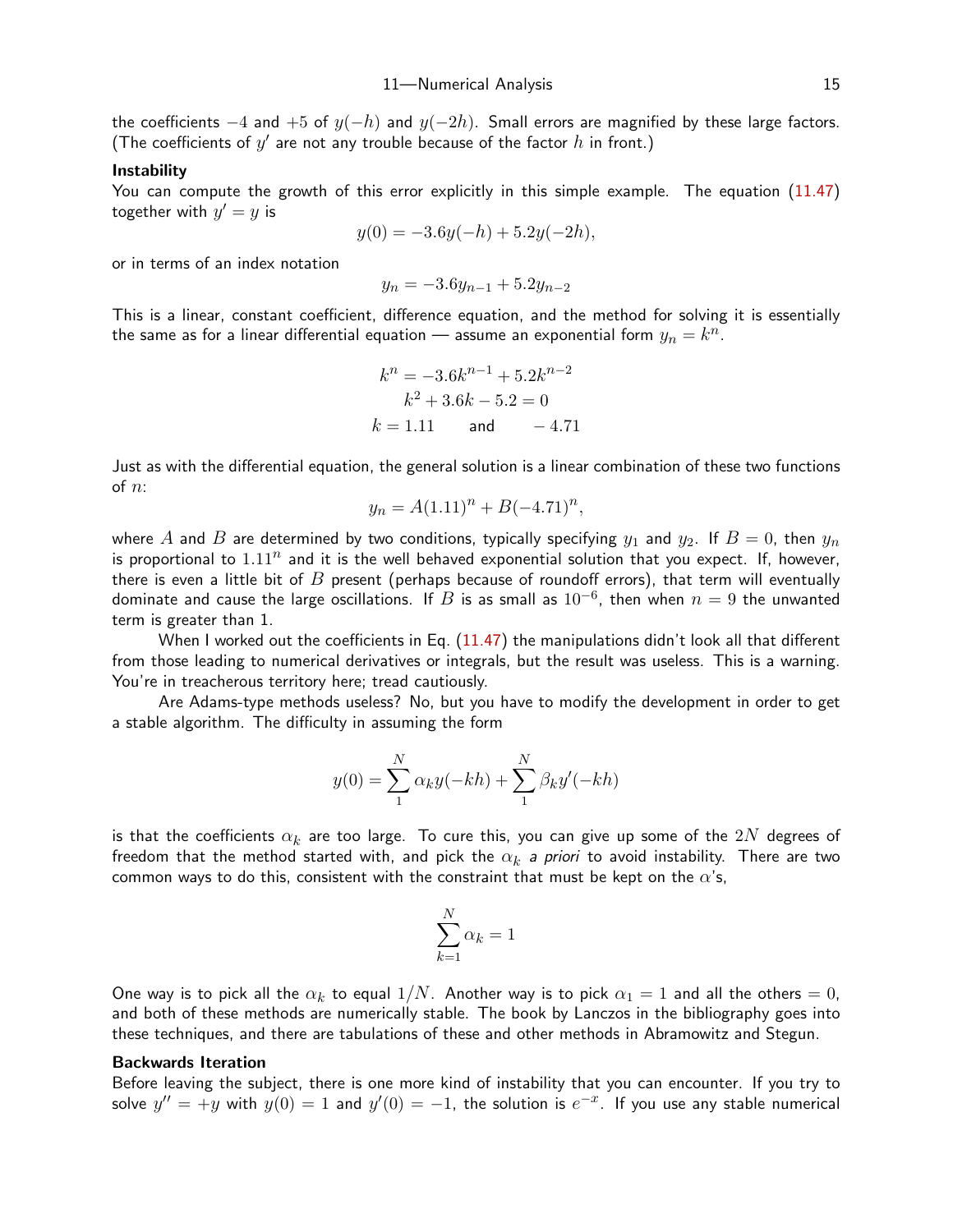algorithm to solve this problem, it will soon deviate arbitrarily far from the desired one. The reason is that the general solution of this equation is  $y=Ae^x+Be^{-x}.$  Any numerical method will, through rounding errors, generate a little bit of the undesired solution,  $e^{+x}$ . Eventually, this must overwhelm the correct solution. No algorithm, no matter how stable, can get around this.

There is a clever trick that sometimes works in cases like this: backwards iteration. Instead of going from zero up, start at some large value of x and iterate downward. In this direction it is the desired solution,  $e^{-x}$ , that is unstable, and the  $e^{+x}$  is damped out. Pick an arbitrary value, say  $x=10$ , and assign an arbitrary value to  $y(10)$ , say 0. Next, pick an arbitrary value for  $y^{\prime}(10)$ , say 1. Use these as initial conditions (terminal conditions?) and solve the differential equation moving left; necessarily the dominant term will be the unstable one,  $e^{-x}$ , and independent of the choice of initial conditions, it will be the solution. At the end it is only necessary to multiply all the terms by a scale factor to reduce the value at  $x=0$  to the desired one; automatically, the value of  $y^{\prime}(0)$  will be correct. What you are really doing by this method is to replace the initial value problem by a two point boundary value problem. You require that the function approach zero for large  $x$ .

#### 11.6 Fitting of Data

If you have a set of data in the form of independent and dependent variables  $\{x_i, y_i\}$   $(i=1,\ldots,N)$ , and you have proposed a model that this data is to be represented by a linear combination of some set of functions,  $f_u(x)$ 

y = X M µ=1 αµfµ(x), (11.48)

what values of  $\alpha_{\mu}$  will represent the observations in the best way? There are several answers to this question depending on the meaning of the word "best.'' The most commonly used one, largely because of its simplicity, is Gauss's method of least squares.

Here there are  $N$  data and there are  $M$  functions that I will use to fit the data. You have to pick the functions for yourself. You can choose them because they are the implications of a theoretical calculation; you can choose them because they are simple; you can choose them because your daily horoscope suggested them. The sum of functions,  $\sum \alpha_{\mu}f_{\mu}$ , now depends on only the M parameters  $\alpha_{\mu}.$  The  $f$ s are fixed. The difference between this sum and the data points  $y_i$  is what you want to be as small as possible. You can't use the differences themselves because they will as likely be negative as positive. The least squares method uses the sum of the squares of the differences between your sum of functions and the data. This criterion for best fit is that the sum

<span id="page-15-0"></span>
$$
\sum_{i=1}^{N} \left[ y_i - \sum_{\mu=1}^{M} \alpha_{\mu} f_{\mu}(x_i) \right]^2 = N \sigma^2 \tag{11.49}
$$

be a minimum. The mean square deviation of the theory from the experiment is to be least. This quantity  $\sigma^2$  is called the variance.

Some observations to make here:  $N > M$ , for otherwise there are more free parameters than data to fit them, and almost any theory with enough parameters can be forced to fit any data. Also, the functions  $f_{\mu}$  must be linearly independent; if not, then you can throw away some and not alter the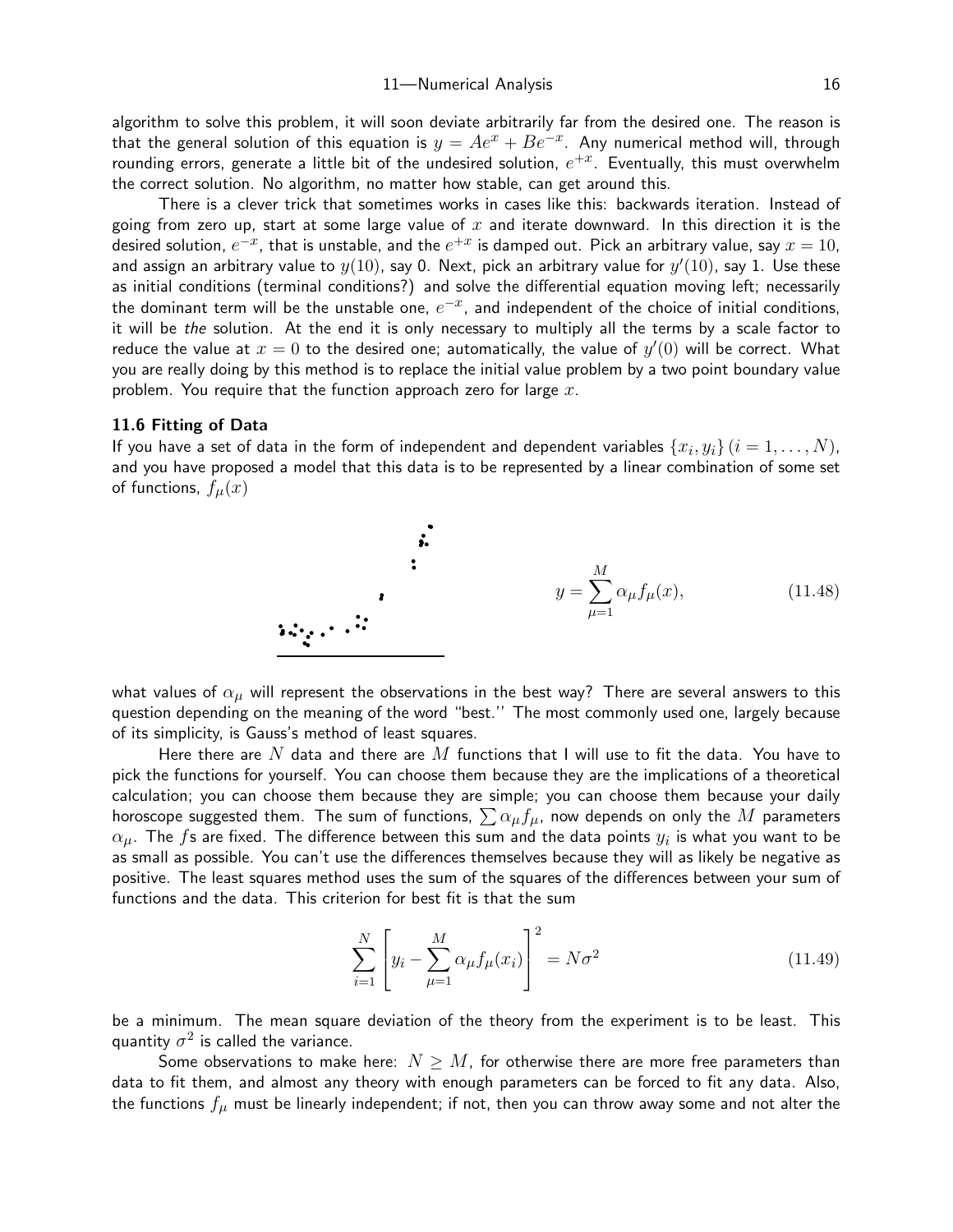result — the solution is not unique. A further point: there is no requirement that all of the  $x_i$  are different; you may have repeated the measurements at some points.

Minimizing this is now a problem in ordinary calculus with  $M$  variables.

$$
\frac{\partial}{\partial \alpha_{\nu}} \sum_{i=1}^{N} \left[ y_i - \sum_{\mu=1}^{M} \alpha_{\mu} f_{\mu}(x_i) \right]^2 = -2 \sum_{i} \left[ y_i - \sum_{\mu} \alpha_{\mu} f_{\mu}(x_i) \right] f_{\nu}(x_i) = 0
$$
  
rearrange: 
$$
\sum_{\mu} \left[ \sum_{i} f_{\nu}(x_i) f_{\mu}(x_i) \right] \alpha_{\mu} = \sum_{i} y_i f_{\nu}(x_i)
$$
(11.50)

These linear equations are easily expressed in terms of matrices.

$$
\quad \text{where} \quad
$$

$$
C_{\nu\mu} = \sum_{i=1}^{N} f_{\nu}(x_i) f_{\mu}(x_i)
$$
\n(11.51)

 $a$  is the column matrix with components  $\alpha_\mu$  and  $b$  has components  $\sum_i y_i f_\nu(x_i).$ 

 $Ca = b$ ,

The solution for  $a$  is

$$
a = C^{-1}b.\t(11.52)
$$

If  $C$  turned out singular, so this inversion is impossible, the functions  $f_{\mu}$  were not independent. Example: Fit to a straight line

$$
f_1(x) = 1 \qquad \qquad f_2(x) = x
$$

Then  $Ca = b$  is

$$
\begin{pmatrix} N & \sum x_i \\ \sum x_i & \sum x_i^2 \end{pmatrix} \begin{pmatrix} \alpha_1 \\ \alpha_2 \end{pmatrix} = \begin{pmatrix} \sum y_i \\ \sum y_i x_i \end{pmatrix}
$$

The inverse is

$$
\begin{pmatrix} \alpha_1 \\ \alpha_2 \end{pmatrix} = \frac{1}{\left[N \sum x_i^2 - \left(\sum x_i\right)^2\right]} \begin{pmatrix} \sum x_i^2 & -\sum x_i \\ -\sum x_i & N \end{pmatrix} \begin{pmatrix} \sum y_i \\ \sum x_i y_i \end{pmatrix}
$$
(11.53)

and the best fit line is

$$
y = \alpha_1 + \alpha_2 x
$$

#### 11.7 Euclidean Fit

In fitting data to a combination of functions, the least squares method used Eq. ([11.4](#page-15-0)9) as a measure of how far the proposed function is from the data. If you're fitting data to a straight line (or plane if you have more variables) there's another way to picture the distance. Instead of measuring the distance from a point to the curve vertically using only  $y$ , measure it as the *perpendicular* distance to the line. Why should this be any better? It's not, but it does have different uses, and a primary one is data compression.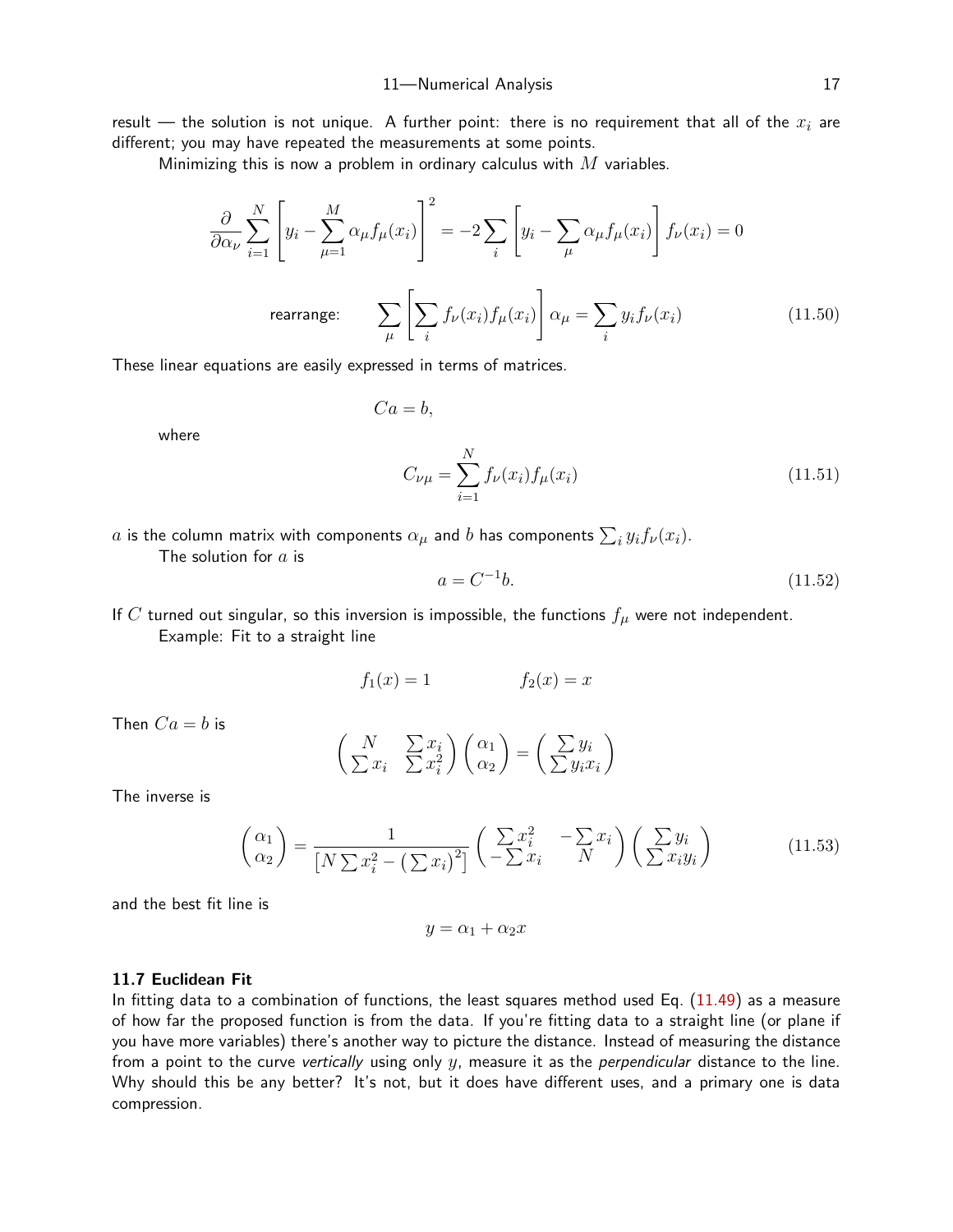

Do this in two dimensions, fitting the given data to a straight line, and to describe the line I'll use vector notation, where the line is  $\vec{u} + \alpha \vec{v}$  and the parameter  $\alpha$  varies over the reals. First I need to answer the simple question: what is the distance from a point to a line? The perpendicular distance from  $\vec{w}$  to this line requires that

<span id="page-17-0"></span>
$$
d^2 = (\vec{w} - \vec{u} - \alpha \vec{v})^2
$$

be a minimum. Differentiate this with respect to  $\alpha$  and you have

$$
(\vec{w} - \vec{u} - \alpha \vec{v}) \cdot (-\vec{v}) = 0 \qquad \text{implying} \qquad \alpha v^2 = (\vec{w} - \vec{u}) \cdot \vec{v}
$$

For this value of  $\alpha$  what is  $d^2$ ?

$$
d^{2} = (\vec{w} - \vec{u})^{2} + \alpha^{2} v^{2} - 2\alpha \vec{v} \cdot (\vec{w} - \vec{u})
$$
  
=  $(\vec{w} - \vec{u})^{2} - \frac{1}{v^{2}} [(\vec{w} - \vec{u}) \cdot \vec{v}]^{2}$  (11.54)

Is this plausible? (1) It's independent of the size of  $\vec{v}$ , depending on its direction only. (2) It depends on only the difference vector between  $\vec{w}$  and  $\vec{u}$ , not on any other aspect of the vectors. (3) If I add any multiple of  $\vec{v}$  to  $\vec{u}$ , the result is unchanged. See problem [11.3](#page-26-0)7. Also, can you find an easier way to get the result? Perhaps one that simply requires some geometric insight?

The data that I'm trying to fit will be described by a set of vectors  $\vec{w_i}$ , and the sum of the distances squared to the line is

$$
D^{2} = \sum_{1}^{N} (\vec{w}_{i} - \vec{u})^{2} - \sum_{1}^{N} \frac{1}{v^{2}} [(\vec{w}_{i} - \vec{u}) \cdot \vec{v}]^{2}
$$

Now to minimize this among all  $\vec{u}$  and  $\vec{v}$  I'll first take advantage of some of the observations from the preceding paragraph. Because the magnitude of  $\vec{v}$  does not matter, I'll make it a unit vector.

$$
D^2 = \sum (\vec{w_i} - \vec{u})^2 - \sum \left[ (\vec{w_i} - \vec{u}) \cdot \hat{v} \right]^2 \tag{11.55}
$$

Now to figure out  $\vec{u}$ : Note that I expect the best fit line to go somewhere through the middle of the set of data points, so move the origin to the "center of mass" of the points.

$$
\vec{w}_{\text{mean}} = \sum \vec{w}_i / N \qquad \text{and let} \qquad \vec{w}_i' = \vec{w}_i - \vec{w}_{\text{mean}} \qquad \text{and} \qquad \vec{u}' = \vec{u} - \vec{w}_{\text{mean}}
$$

then the sum  $\sum \vec{w}_i^{\,\prime}=0$  and

$$
D^2 = \sum w_i'^2 + N u'^2 - \sum (\vec{w}_i' \cdot \hat{v})^2 - N (\vec{u}' \cdot \hat{v})^2
$$
 (11.56)

This depends on four variables,  $u'_x$ ,  $u'_y$ ,  $v_x$  and  $v_y$ . If I have to do derivatives with respect to all of them, so be it, but maybe some geometric insight will simplify the calculation. I can still add any multiple of  $\hat{v}$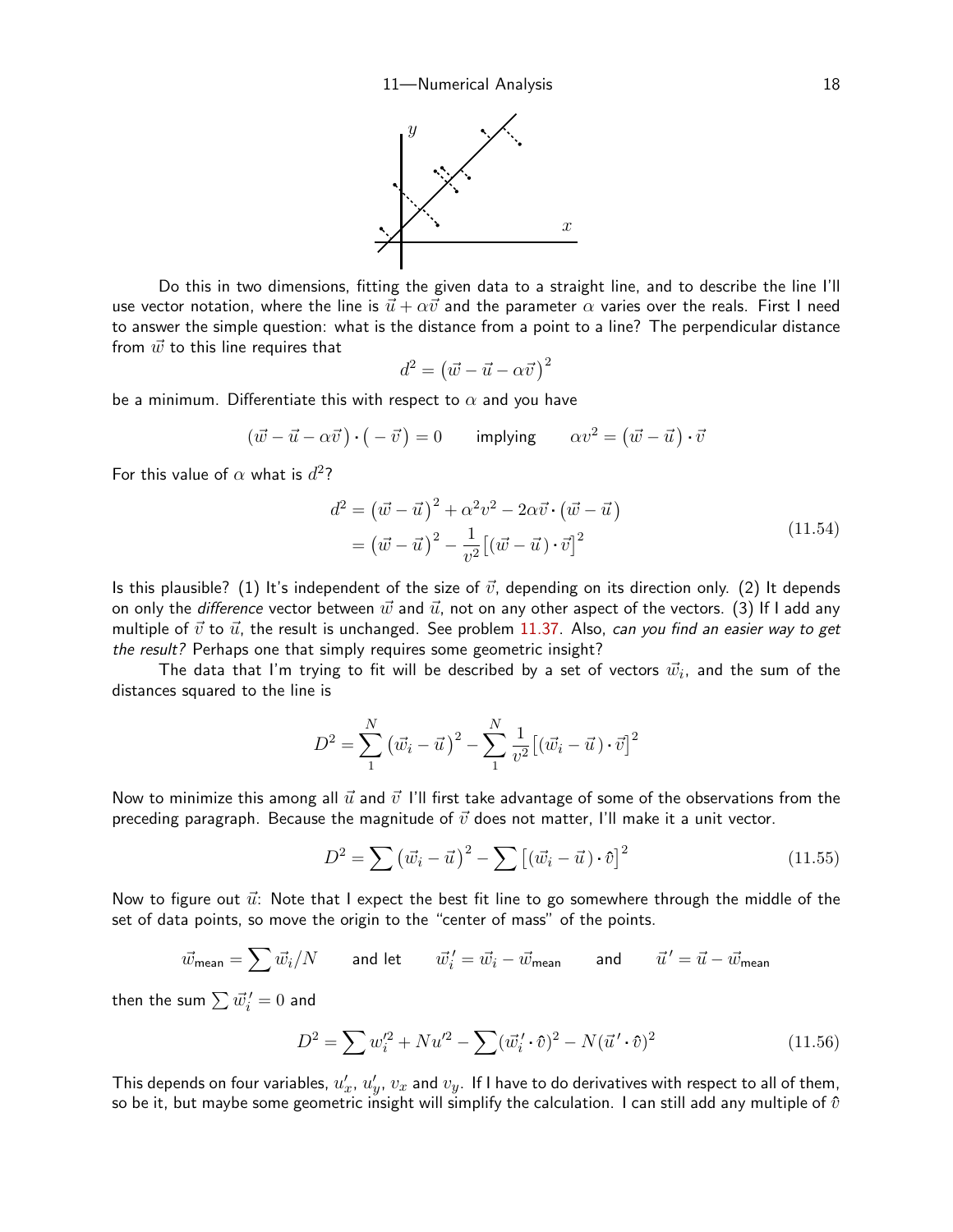11—Numerical Analysis 19

to  $\vec{u}$  without changing this expression. That means that for a given  $\vec{v}$  the derivative of  $D^2$  as  $\vec{u}^{\,\prime}$  changes in *that* particular direction is zero. It's only as  $\vec{u}^{\,\prime}$  changes perpendicular to the direction of  $\vec{v}$  that  $D^2$ changes. The second and fourth term involve  $u'^2-(\vec u'\cdot\hat v\,)^2=u'^2(1-\cos^2\theta)=u'^2\sin^2\theta,$  where this angle  $\theta$  is the angle between  $\vec{u}^{\,\prime}$  and  $\vec{v}$ . This *is* the perpendicular distance to the line (squared). Call it  $u'_{\perp} = u' \sin \theta.$ 

$$
D^{2} = \sum w_{i}^{'2} - \sum (\vec{w}_{i}' \cdot \hat{v})^{2} + N u'^{2} - N (\vec{u}' \cdot \hat{v})^{2} = \sum w_{i}'^{2} - \sum (\vec{w}_{i}' \cdot \hat{v})^{2} + N u'^{2} \perp
$$

The minimum of this obviously occurs for  $\vec{u}'_\perp = 0$ . Also, because the component of  $\vec{u}'$  along the direction of  $\vec{v}$  is arbitrary, I may as well take it to be zero. That makes  $\vec{u}' = 0$ . Remember now that this is for the shifted  $\vec{w}'$  data. For the original  $\vec{w}_i$  data,  $\vec{u}$  is shifted to  $\vec{u} = \vec{w}_{\text{mean}}$ .

<span id="page-18-1"></span>
$$
D^2 = \sum w_i'^2 - \sum (\vec{w}_i' \cdot \hat{v})^2
$$
 (11.57)

I'm not done. What is the *direction* of  $\hat{v}$ ? That is, I have to find the minimum of  $D^2$  subject to the constraint that  $|\hat{v}| = 1$ . Use Lagrange multipliers (section 8.12).

Minimize 
$$
D^2 = \sum w_i'^2 - \sum (\vec{w}_i' \cdot \vec{v})^2
$$
 subject to  $\phi = v_x^2 + v_y^2 - 1 = 0$ 

The independent variables are  $v_x$  and  $v_y$ , and the problem becomes

$$
\nabla (D^2 + \lambda \phi) = 0, \quad \text{with} \quad \phi = 0
$$

Differentiate with respect to the independent variables and you have linear equations for  $v_x$  and  $v_y$ ,

$$
-\frac{\partial}{\partial v_x} \sum \left( w'_{xi} v_x + w'_{yi} v_y \right)^2 + \lambda 2v_x = 0 \qquad \text{or} \qquad -\sum 2 \left( w'_{xi} v_x + w'_{yi} v_y \right) w_{xi} + \lambda 2v_x = 0
$$
\n
$$
-\sum 2 \left( w'_{xi} v_x + w'_{yi} v_y \right) w_{yi} + \lambda 2v_y = 0
$$
\n(11.58)

## Correlation, Principal Components

The correlation matrix of this data is

<span id="page-18-0"></span>
$$
(C) = \frac{1}{N} \begin{pmatrix} \sum w_{xi}^{\prime 2} & \sum w_{xi} w_{yi}^{\prime} \\ \sum w_{yi}^{\prime} w_{xi}^{\prime} & \sum w_{yi}^{\prime 2} \end{pmatrix}
$$

The equations ([11.5](#page-18-0)8) are

<span id="page-18-2"></span>
$$
\begin{pmatrix} C_{xx} & C_{xy} \\ C_{yx} & C_{yy} \end{pmatrix} \begin{pmatrix} v_x \\ v_y \end{pmatrix} = \lambda' \begin{pmatrix} v_x \\ v_y \end{pmatrix}
$$
\n(11.59)

where  $\lambda'=\lambda/N$ . This is a traditional eigenvector equation, and there is a non-zero solution only if the determinant of the coefficients equals zero. Which eigenvalue to pick? There are two of them, and one will give the best fit while the other gives the worst fit. Just because the first derivative is zero doesn't mean you have a minimum of  $D^2$ ; it could be a maximum or a saddle. Here the answer is that you pick the largest eigenvalue. You can see why this is plausible by looking at the special case for which all the data lie along the x-axis, then  $C_{xx} > 0$  and all the other components of the matrix = 0. The eigenvalues are  $C_{xx}$  and zero, and the corresponding eigenvectors are  $\hat{x}$  and  $\hat{y}$  respectively. Clearly the best fit corresponds to the former, and the best fit line is the  $x$ -axis. The general form of the best fit line is (now using the original coordinate system for the data)

$$
\alpha\,\hat{v} + \frac{1}{N}\sum \vec{w_i} = \alpha\,\hat{v} + \vec{w}_{\text{mean}}
$$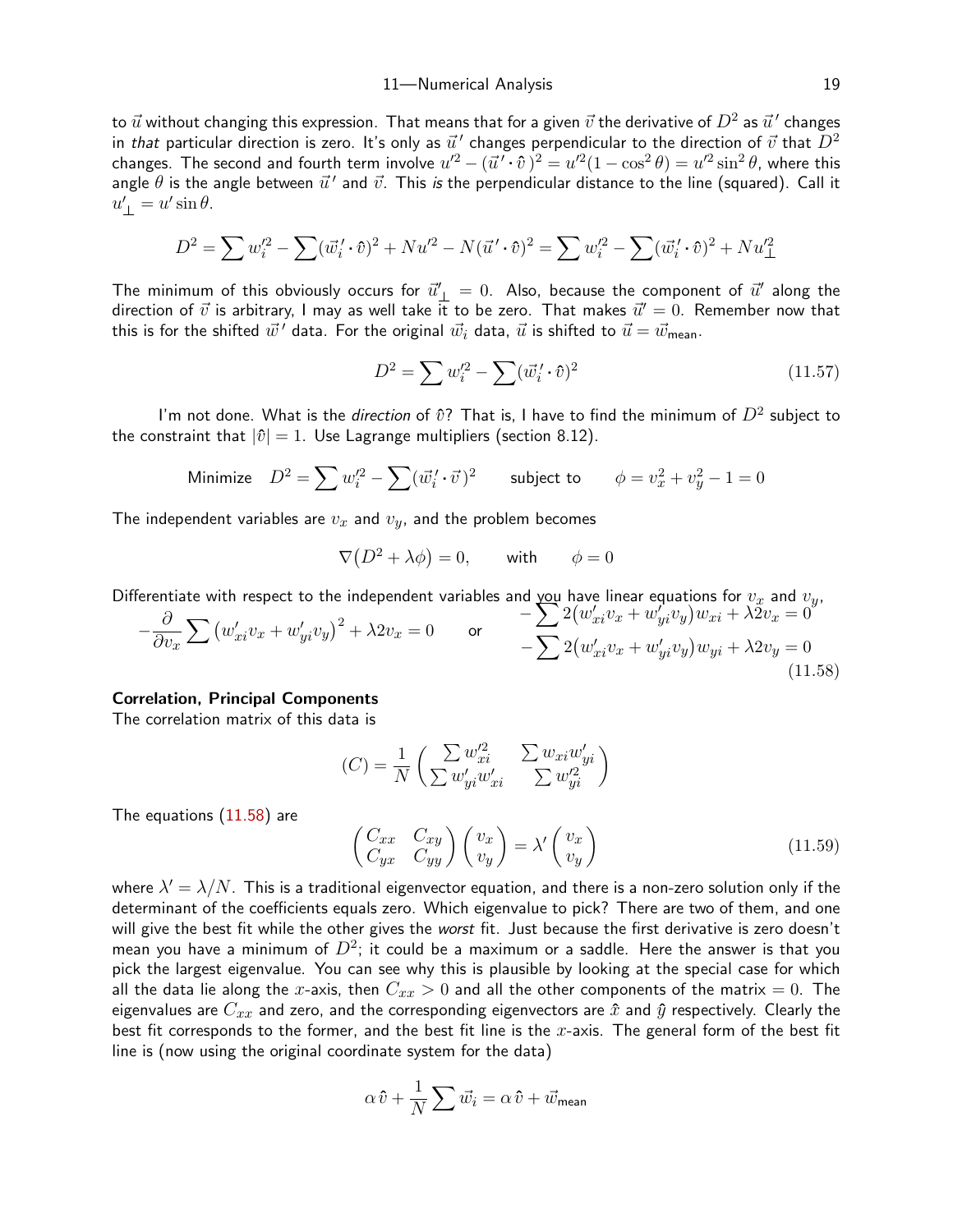and this  $\hat{v}$  is the eigenvector having the largest eigenvalue. More generally, look at Eq. ([11.5](#page-18-1)7) and you see that the lone negative term is biggest if the  $\vec{w}$ s are in the same direction (or opposite) as  $\hat{v}$ .



This establishes the best fit to the line in the Euclidean sense. What good is it? It leads into the subject of Principal Component Analysis and of Data Reduction. The basic idea of this scheme is that if this fit is a good one, and the original points lie fairly close to the line that I've found, I can replace the original data with the points on this line. The nine points in this figure require  $9 \times 2 = 18$ coordinates to describe their positions. The nine points that approximate the data, but that lie on the line and are closest to the original points require  $9 \times 1 = 9$  coordinates along this line. Of course you have some overhead in the data storage because you need to know the line. That takes three more data ( $\vec{u}$  and the angle of  $\hat{v}$ ), so the total data storage is 12 numbers. See problem [11.3](#page-26-1)8

This doesn't look like much of a saving, but if you have  $10^6$  points you go from  $2\,000\,000$ numbers to 1 000 003 numbers, and that starts to be significant. Remember too that this is a two dimensional problem, with two numbers for each point. With more coordinates you will sometimes achieve far greater savings. You can easily establish the equation to solve for the values of  $\alpha$  for each point, problem [11.3](#page-26-1)8. The result is

$$
\alpha_i = (\vec{w}_i - \vec{u}) \cdot \hat{v}
$$

#### 11.8 Differentiating noisy data

Differentiation involves dividing a small number by another small number. Any errors in the numerator will be magnified by this process, and if you have to differentiate experimental data this will always present a difficulty. If it is data from the output of a Monte Carlo calculation the same problem will arise.

Here is a method for differentiation that minimizes the sensitivity of the result to the errors in the input. Assume equally spaced data where each value of the dependent variable  $f(x)$  is a random variable with mean  $\langle f(x)\rangle$  and variance  $\sigma^2.$  Follow the procedure for differentiating smooth data and expand in a power series. Let  $h = 2k$  and obtain the derivative between data points.

$$
f(k) = f(0) + kf'(0) + \frac{1}{2}k^2 f''(0) + \frac{1}{6}k^3 f'''(0) + \cdots
$$

$$
f(k) - f(-k) = 2kf'(0) + \frac{1}{3}k^3 f'''(0) + \cdots
$$

$$
f(3k) - f(-3k) = 6kf'(0) + \frac{27}{3}k^3 f'''(0) + \cdots
$$

I'll seek a formula of the form

<span id="page-19-1"></span><span id="page-19-0"></span>
$$
f'(0) = \alpha [f(k) - f(-k)] + \beta [f(3k) - f(-3k)] \tag{11.60}
$$

I am assuming that the variance of  $f$  at each point is the same,  $\sigma^2$ , and that the fluctuations in  $f$  at different points are uncorrelated. The last statement is, for random variables  $f_1$  and  $f_2$ ,

$$
\langle (f_1 - \langle f_1 \rangle)(f_2 - \langle f_2 \rangle) \rangle = 0 \quad \text{which expands to} \quad \langle f_1 f_2 \rangle = \langle f_1 \rangle \langle f_2 \rangle \quad (11.61)
$$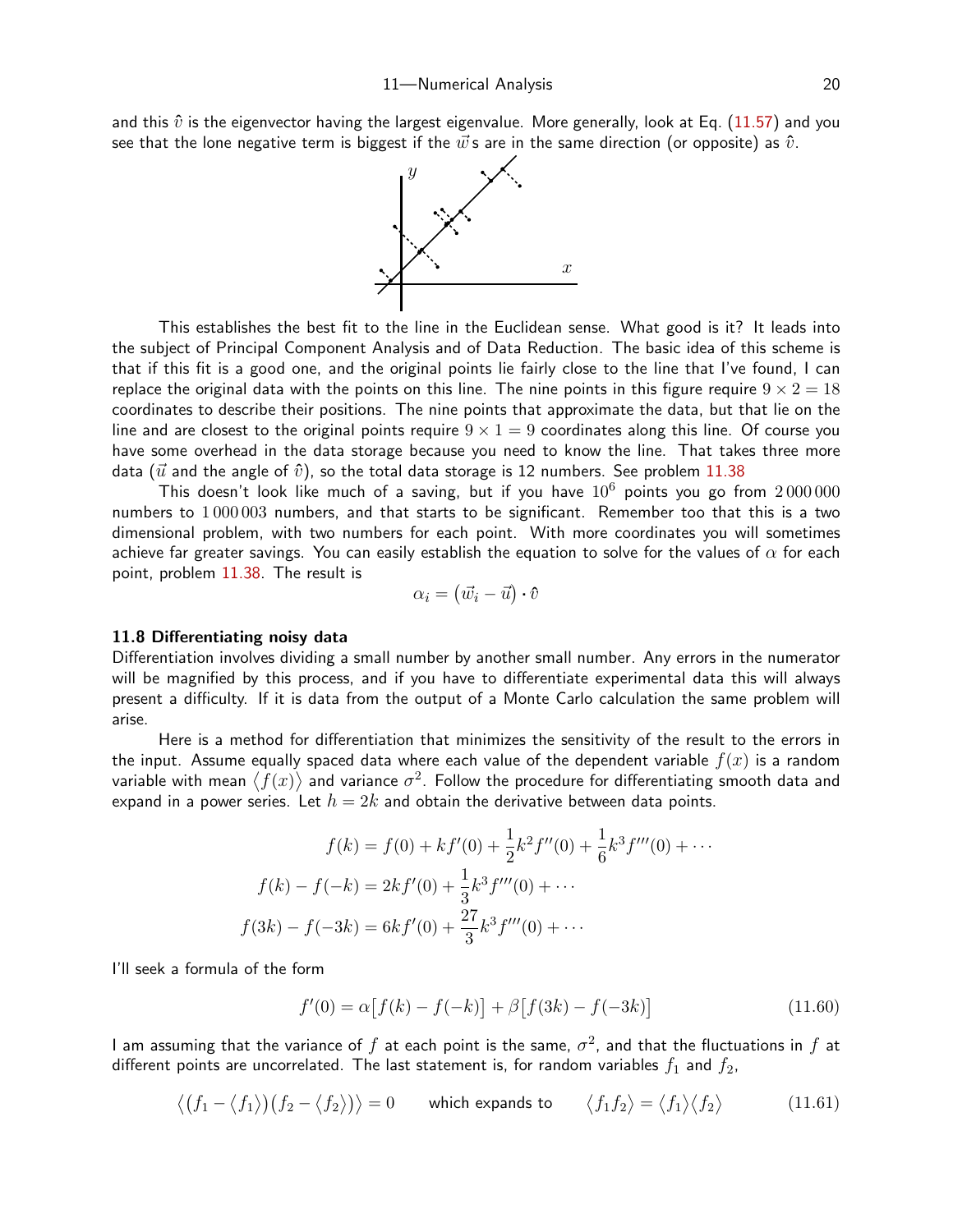Insert the preceding series expansions into Eq. [\(11.6](#page-19-0)0) and match the coefficients of  $f'(0)$ . This gives an equation for  $\alpha$  and  $\beta$ :

<span id="page-20-2"></span><span id="page-20-1"></span>
$$
2k\alpha + 6k\beta = 1\tag{11.62}
$$

One way to obtain another equation for  $\alpha$  and  $\beta$  is to require that the  $k^3f'''(0)$  term vanish; this leads back to the old formulas for differentiation, Eq.  $(11.11)$  $(11.11)$  $(11.11)$ . Instead, require that the variance of  $f'(0)$  be a minimum.

$$
\langle (f'(0) - \langle f'(0) \rangle)^2 \rangle = \langle [\alpha(f(k) - \langle f(k) \rangle) + \alpha(f(-k) - \langle f(-k) \rangle) + \cdots]^2 \rangle
$$
  
=  $2\sigma^2 \alpha^2 + 2\sigma^2 \beta^2$  (11.63)

This comes from the fact that the correlation between say  $f(k)$  and  $f(-3k)$  vanishes, and that all the individual variances are  $\sigma^2$ . That is,

$$
\langle (f(k) - \langle f(k) \rangle)(f(-k) - \langle f(-k) \rangle) \rangle = 0
$$

along with all the other cross terms. Problem: minimize  $2\sigma^2(\alpha^2+\beta^2)$  subject to the constraint  $2k\alpha + 6k\beta = 1$ . It's hardly necessary to resort to Lagrange multipliers for this problem.

Eliminate  $\alpha$ :

$$
\frac{d}{d\beta} \left[ \left( \frac{1}{2k} - 3\beta \right)^2 + \beta^2 \right] = 0 \implies -6 \left( \frac{1}{2k} - 3\beta \right) + 2\beta = 0
$$

$$
\implies \beta = 3/20k, \quad \alpha = 1/20k
$$

$$
f'(.5h) \approx \frac{-3f(-h) - f(0) + f(h) + 3f(2h)}{10h}, \tag{11.64}
$$

and the variance is  $2\sigma^2(\alpha^2+\beta^2)=\sigma^2/5h^2.$  In contrast, the formula for the variance in the standard four point differentiation formula Eq. ([11.1](#page-4-0)0), where the truncation error is least, is  $65\sigma^2/72h^2$ , which is 4.5 times larger.

When the data is noisy, and most data is, this expression will give much better results for this derivative. Can you do even better? Of course. You can for example go to higher order and both decrease the truncation error and minimize the statistical error. See problem [11.2](#page-25-0)2.

## 11.9 Partial Differential Equations

I'll illustrate the ideas involved here and the difficulties that occur in even the simplest example of a PDE, a first order constant coefficient equation in one space dimension

$$
\frac{\partial u}{\partial t} + c \frac{\partial u}{\partial x} = u_t + cu_x = 0,\tag{11.65}
$$

where the subscript denotes differentiation with respect to the respective variables. This is a very simple sort of wave equation. Given the initial condition that at  $t = 0$ ,  $u(0, x) = f(x)$ , you can easily check that the solution is

<span id="page-20-0"></span>
$$
u(t,x) = f(x - ct)
$$
\n<sup>(11.66)</sup>

The simplest scheme to carry data forward in time from the initial values is a generalization of Euler's method for ordinary differential equations

$$
u(t + \Delta t, x) = u(t, x) + u_t(t, x)\Delta t
$$
  
=  $u(t, x) - u_x(t, x)c\Delta t$   
=  $u(t, x) - \frac{c\Delta t}{2\Delta x} [u(t, x + \Delta x) - u(t, x - \Delta x)],$  (11.67)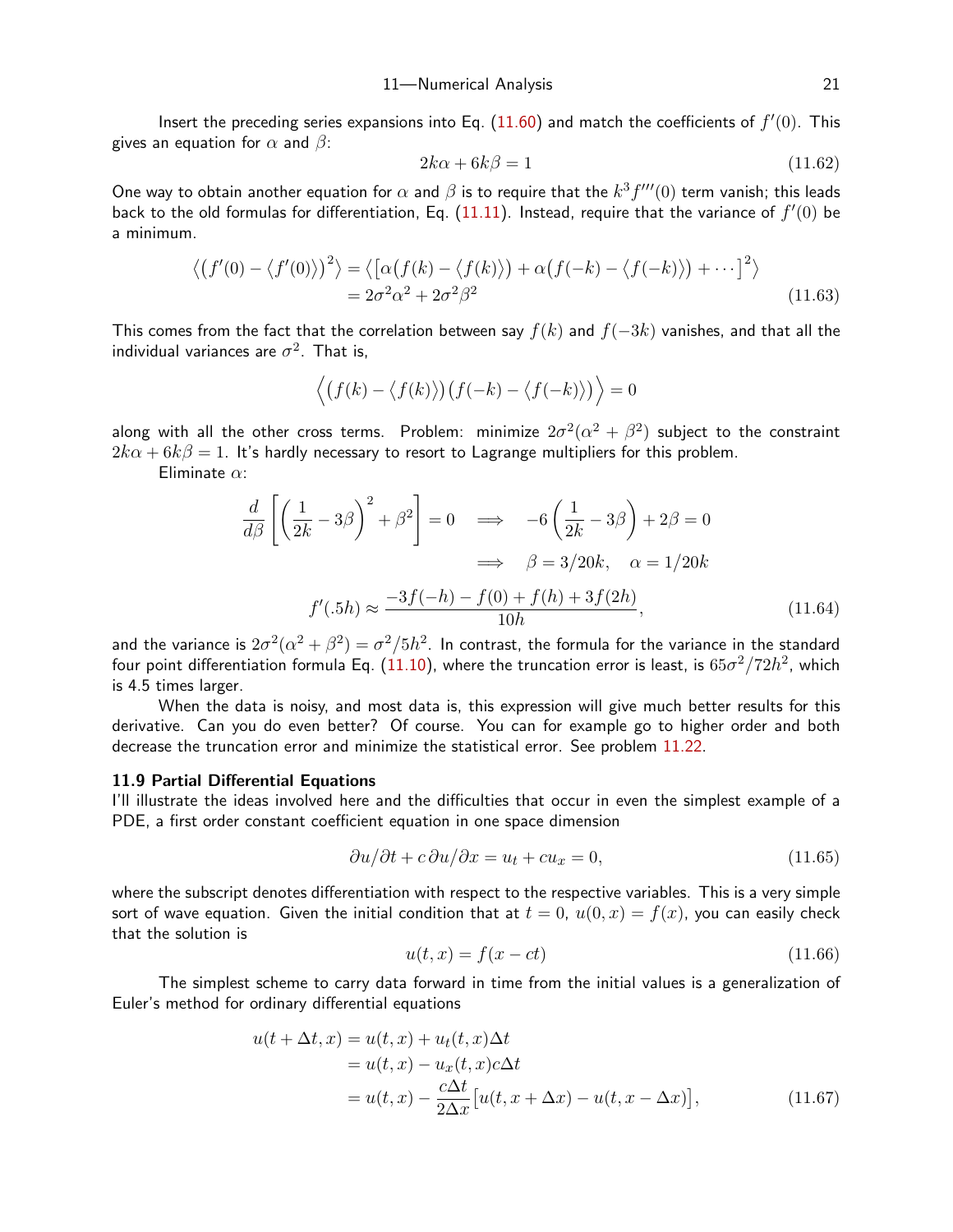Here, to evaluate the derivative, I used the two point differentiation formula.



In this equation, the value of u at point  $(\Delta t, 4\Delta x)$  depends on the values at  $(0, 3\Delta x)$ ,  $(0, 4\Delta x)$ , and  $(0, 5\Delta x)$ . This diagram shows the scheme as a picture, with the horizontal axis being x and the vertical axis  $t$ . You march the values of  $u$  at the grid points forward in time (or backward) by a set of simple equations.

The difficulties in this method are the usual errors, and more importantly, the instabilities that can occur. The errors due to the approximations involved can be classified in this case by how they manifest themselves on wavelike solutions. They can lead to dispersion or dissipation.

Analyze the dispersion first. Take as initial data  $u(t,x)=A\cos kx$  (or if you prefer,  $e^{ikx}$ ). The exact solution will be  $A\cos(kx - \omega t)$  where  $\omega = ck$ . Now analyze the effect of the numerical scheme. If  $\Delta x$  is very small, using the discrete values of  $\Delta x$  in the iteration give an approximate equation

$$
u_t = -\frac{c}{2\Delta x} \big[ u(t, x + \Delta x) - u(t, x - \Delta x) \big]
$$

A power series expansion in  $\Delta x$  gives, for the first two non-vanishing terms

$$
u_t = -c \left[ u_x + \frac{1}{6} (\Delta x)^2 u_{xxx} \right]
$$
\n
$$
(11.68)
$$

So, though I started off solving one equation, the numerical method more nearly represents quite a different equation. Try a solution of the form  $A\cos(kx - \omega t)$  in this equation and you get

$$
\omega = c \left[ k - \frac{1}{6} (\Delta x)^2 k^3 \right],\tag{11.69}
$$

and you have dispersion of the wave. The velocity of the wave,  $\omega/k$ , depends on k and so it depends on its wavelength or frequency.

The problem of instabilities is more conveniently analyzed by the use of an initial condition  $u(0,x)=e^{ikx}$ , then Eq. ([11.6](#page-20-0)7) is

$$
u(\Delta t, x) = e^{ikx} - \frac{c\Delta t}{2\Delta x} \left[ e^{ik(x + \Delta x)} - e^{ik(x - \Delta x)} \right]
$$

$$
= e^{ikx} \left[ 1 - \frac{ic\Delta t}{\Delta x} \sin k\Delta x \right].
$$
(11.70)

The  $n$ -fold iteration of this, therefore involves just the  $n^{\text{th}}$  power of the bracketed expression; that's why the exponential form is easier to use in this case. If  $k\Delta x$  is small, the first term in the expansion of the sine says that this is approximately

<span id="page-21-0"></span>
$$
e^{ikx}\left[1-ikc\Delta t\right]^{n},
$$

and with small  $\Delta t$  and  $n = t/\Delta t$  a large number, this is

$$
e^{ikx} \left[1 - \frac{ikct}{n}\right]^n \approx e^{ik(x - ct)}
$$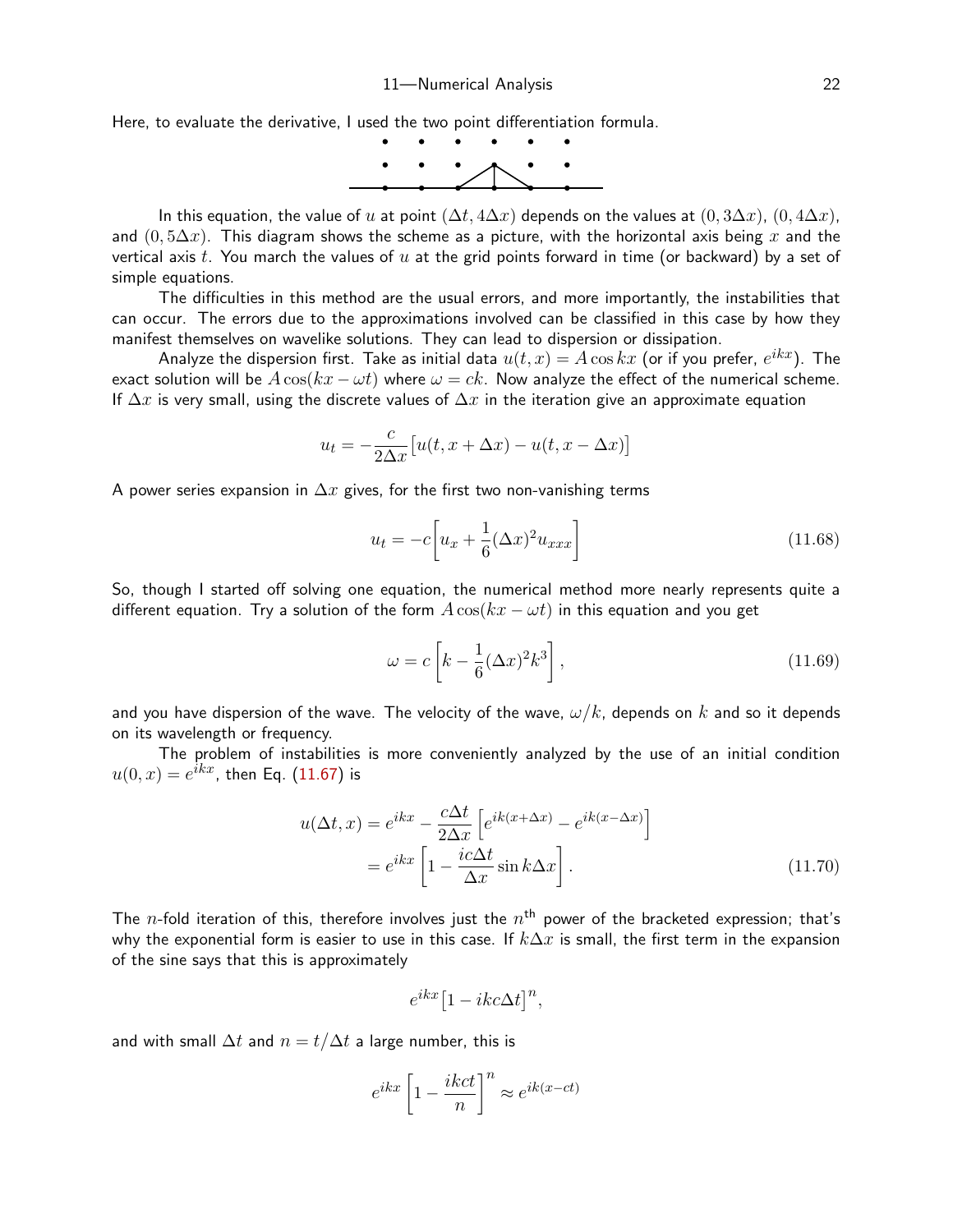Looking more closely though, the object in brackets in Eq. ([11.7](#page-21-0)0) has magnitude

<span id="page-22-0"></span>
$$
r = \left[1 + \frac{c^2 (\Delta t)^2}{(\Delta x)^2} \sin^2 k \Delta x\right]^{1/2} > 1\tag{11.71}
$$

so the magnitude of the solution grows exponentially. This instability can be pictured as a kind of negative dissipation. This growth is reduced by requiring  $kc\Delta t \ll 1$ .

Given a finite fixed time interval, is it possible to get there with arbitrary accuracy by making  $\Delta t$ small enough? With  $n$  steps  $=t/\Delta t$ ,  $r^n$  is

$$
r = \left[1 + \frac{c^2 (\Delta t)^2}{(\Delta x)^2} \sin^2 k \Delta x\right]^{t/2\Delta t} = [1 + \alpha]^\beta
$$
  
= 
$$
\left[1 + \alpha\right]^{1/\alpha} \approx e^{\alpha \beta}
$$
  
= 
$$
\exp\left[\frac{c^2 t \Delta t}{2(\Delta x)^2} \sin^2 k \Delta x\right],
$$

so by shrinking  $\Delta t$  sufficiently, this is arbitrarily close to one.

There are several methods to avoid some of these difficulties. One is the Lax-Friedrichs method:

$$
u(t + \Delta t, x) = \frac{1}{2} \big[ u(t, x + \Delta x) + u(t, x - \Delta x) \big] - \frac{c\Delta t}{2\Delta x} \big[ u(t, x + \Delta x) - u(t, x - \Delta x) \big] \tag{11.72}
$$

By appropriate choice of  $\Delta t$  and  $\Delta x$ , this will have  $r \leq 1$ , causing a dissipation of the wave. Another scheme is the Lax-Wendroff method.

$$
u(t + \Delta t, x) = u(t, x) - \frac{c\Delta t}{2\Delta x} \left[ u(t, x + \Delta x) - u(t, x - \Delta x) \right]
$$

$$
+ \frac{c^2(\Delta t)^2}{2(\Delta x)^2} \left[ u(t, x + \Delta x) - 2u(t, x) + u(t, x - \Delta x) \right]
$$
(11.73)

This keeps one more term in the power series expansion.

#### Exercises

 $\bf 1$  Use the four-point interpolation formula Eq.  $(11.3)$  $(11.3)$  $(11.3)$  to estimate  $e^{3/4}$  from the values of  $e^x$  at  $0$ ,  $1/2$ , 1,  $3/2$ . From the known value of the number, compute the relative error.

2 Find a root of the equation  $\cos x = x$ . Start with a graph of course.

**3** Find the values of  $\alpha$  and of  $x$  for which  $e^x = \alpha x$  has a single root.

**4** Find the roots of  $e^x = \alpha x$  when  $\alpha$  is twice the value found in the preceding exercise. (and where is your graph?)

5 Use (a) midpoint formula and (b) Simpson's rule, with two intervals in each case, to evaluate  $4 \int_0^1 dx \, 1/(1+x^2)$ .

6 Use Newton's method to solve the equation  $\sin x = 0$ , starting with the initial guess  $x_0 = 3$ .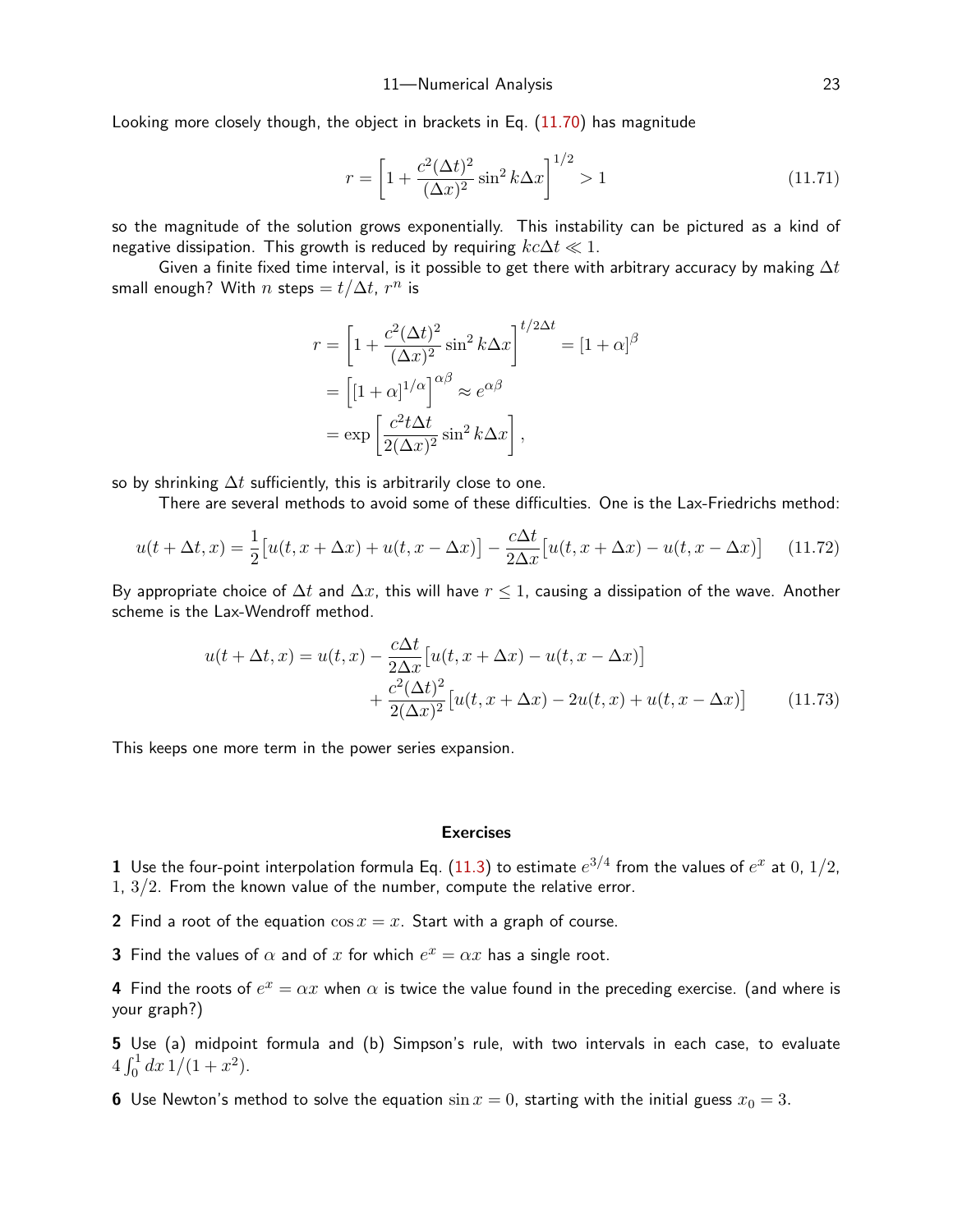#### Problems

11.1 Show that a two point extrapolation formula is

$$
f(0) \approx 2f(-h) - f(-2h) + h^2 f''(0).
$$

11.2 Show that a three point extrapolation formula is

$$
f(0) \approx 3f(-h) - 3f(-2h) + f(-3h) + h3 f'''(0).
$$

11.3 Solve  $x^2 - a = 0$  by Newton's method, showing graphically that in this case, no matter what the 11.3 Soive  $x$ −  $a$  = 0 by ivewton s method, snowing graphically that in this case, no matter what the<br>initial guess is (positive or negative), the sequence will always converge. Draw graphs. Find √2. (This is the basis for the library square root algorithm on some computers.)

**11.4** Find all real roots of  $e^{-x} = \sin x$  to  $\pm 10^{-4}$ . Ans: 0.588533,  $\pi - 0.045166$ ,  $2\pi + 0.00187...$ 

**11.5** The first root  $r_1$  of  $e^{-ax} = \sin x$  is a function of the variable  $a > 0$ . Find  $dr_1/da$  at  $a = 1$  by two means. (a) First find  $r_1$  for some values of a near 1 and use a four-point differentiation formula. (b) Second, use analytical techniques on the equation to solve for  $dr_1/da$  and evaluate the derivative in terms of the known value of the root from the previous problem.

**11.6** Evaluate erf(1) = 
$$
\frac{2}{\sqrt{\pi}} \int_0^1 dt e^{-t^2}
$$
 Ans: 0.842736 (more exact: 0.842700792949715)

11.7 The principal value of an integral is  $(a < x_0 < b)$ 

$$
\mathsf{P} \int_{a}^{b} \frac{f(x)}{x - x_{0}} \, dx = \lim_{\epsilon \to 0} \left[ \int_{a}^{x_{0} - \epsilon} \frac{f(x)}{x - x_{0}} \, dx + \int_{x_{0} + \epsilon}^{b} \frac{f(x)}{x - x_{0}} \, dx \right].
$$

(a) Show that an equal spaced integration scheme to evaluate such an integral is (using points  $0, \pm h$ )

$$
P \int_{-h}^{+h} \frac{f(x)}{x} dx = f(h) - f(-h) - \frac{2}{9} h^3 f'''(0).
$$

(b) Also, an integration scheme of the Gaussian type is

$$
\sqrt{3}\big[f(h/\sqrt{3})-f(-h/\sqrt{3})\big]+\frac{h^5}{675}f^v(0).
$$

11.8 Devise a two point Gaussian integration with errors for the class of integrals

$$
\int_{-\infty}^{+\infty} dx \, e^{-x^2} f(x).
$$

Find what standard polynomial has roots at the points where f is to be evaluated. Ans:  $\frac{1}{2}\sqrt{\pi} \big[ f(-1/\sqrt{2}) + f(1/\sqrt{2}) \big]$ 

11.9 Same as the preceding problem, but make it a three point method. **11.9** Same<br>Ans:  $\sqrt{\pi} \left[\frac{1}{6}\right]$  $\frac{1}{6} f(-\frac{1}{2})$  $(\frac{1}{2}\sqrt{6}) + \frac{2}{3}$  $\frac{2}{3}f(0) + \frac{1}{6}f(1) + \frac{1}{2}$  $\frac{1}{2}\sqrt{6}$ ]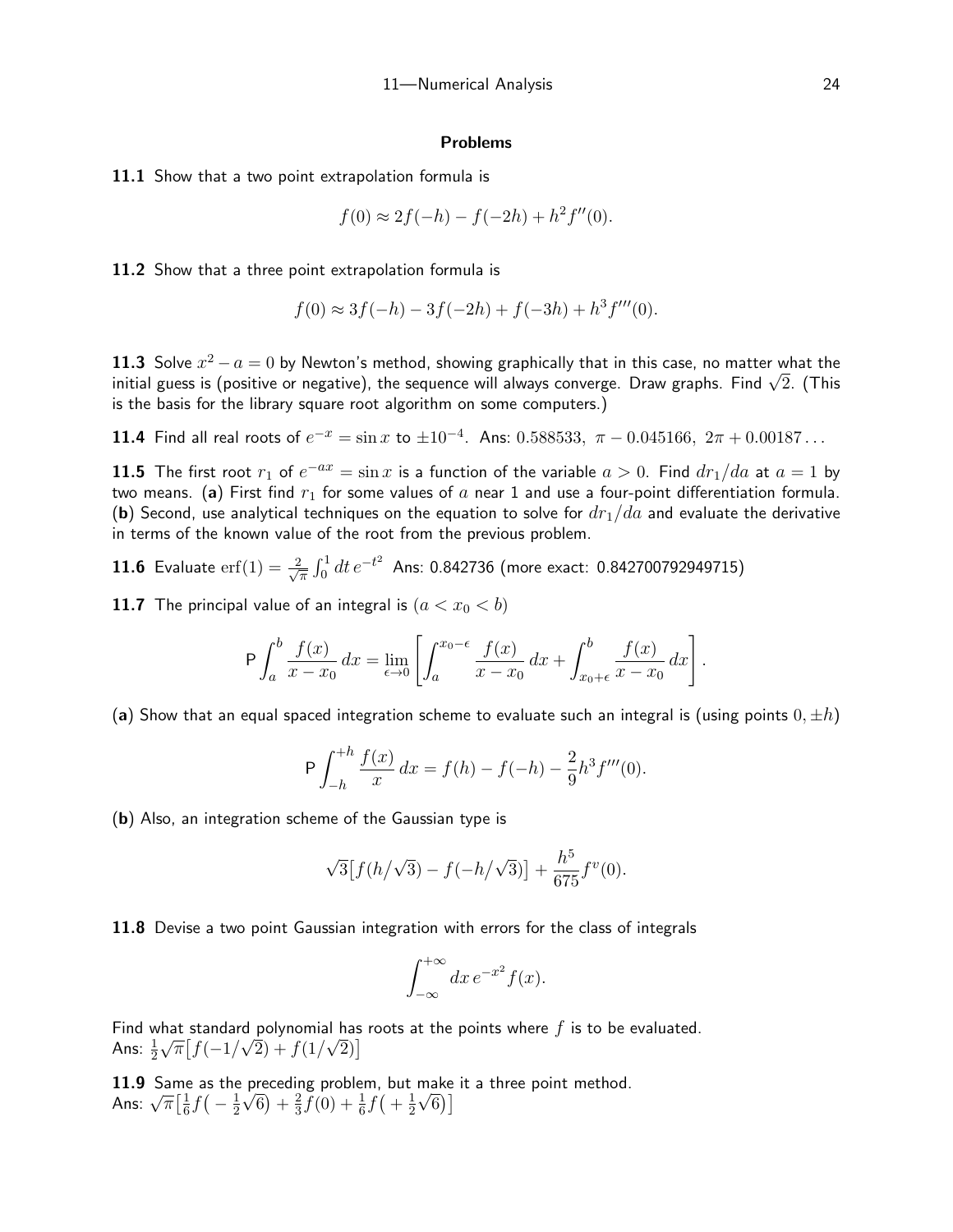11.10 Find one and two point Gauss methods for

$$
\int_0^\infty dx \, e^{-x} f(x).
$$

(a) Solve the one point method completely.

(b) For the two point case, the two points are roots of the equation  $1-2x+\frac{1}{2}$  $\frac{1}{2}x^2=0$ . Use that as given to find the weights. Look up Laguerre polynomials.

11.11 In numerical differentiation it is possible to choose the interval too small. Every computation is done to a finite precision. (a) Do the simplest numerical differentiation of some specific function and take smaller and smaller intervals. What happens when the interval gets very small? (b) To analyze the reason for this behavior, assume that every number in the two point differentiation formula is kept to a fixed number of significant figures (perhaps 7 or 8). How does the error vary with the interval? What interval gives the most accurate answer? Compare this theoretical answer with the experimental value found in the first part of the problem.

11.12 Just as in the preceding problem, the same phenomenon caused by roundoff errors occurs in integration. For any of the integration schemes discussed here, analyze the dependence on the number of significant figures kept and determine the most accurate interval. (Surprise?)

11.13 Compute the solution of  $y'=1+y^2$  and check the numbers in the table where that example was given, Eq. ([11.3](#page-11-4)9).

11.14 If in the least square fit to a linear combination of functions, the result is constrained to pass through one point, so that  $\sum \alpha_{\mu}f_{\mu}(x_0) = K$  is a requirement on the  $\alpha$ 's, show that the result becomes

$$
a = C^{-1} [b + \lambda f_0],
$$

where  $f_0$  is the vector  $f_\mu(x_0)$  and  $\lambda$  satisfies

$$
\lambda \langle f_0, C^{-1} f_0 \rangle = K - \langle f_0, C^{-1} b \rangle.
$$

[11.1](#page-4-0)5 Find the variances in the formulas Eq.  $(11.8)$  $(11.8)$  $(11.8)$  and  $(11.10)$  for  $f'$ , assuming noisy data. Ans:  $\sigma^2/2h^2$ ,  $\; 65\sigma^2/72h^2$ 

11.16 Derive Eqs. [\(11.6](#page-19-1)1), [\(11.6](#page-20-1)2), and ([11.6](#page-20-2)3).

11.17 The Van der Pol equation arises in (among other places) nonlinear circuits and leads to selfexciting oscillations as in multi-vibrators

$$
\frac{d^2x}{dt^2} - \epsilon(1 - x^2)\frac{dx}{dt} + x = 0.
$$

Take  $\epsilon = .3$  and solve subject to any non-zero initial conditions. Solve over many periods to demonstrate the development of the oscillations.

11.18 Find a formula for the numerical third derivative. Cf. Eq. (2.18)

11.19 The equation resulting from the secant method, Eq.  $(11.7)$  $(11.7)$  $(11.7)$ , can be simplified by placing everything over a common denominator,  $\big(f(x_2)-f(x_1)\big)$ . Explain why this is a bad thing to do, how it can lead to inaccuracies.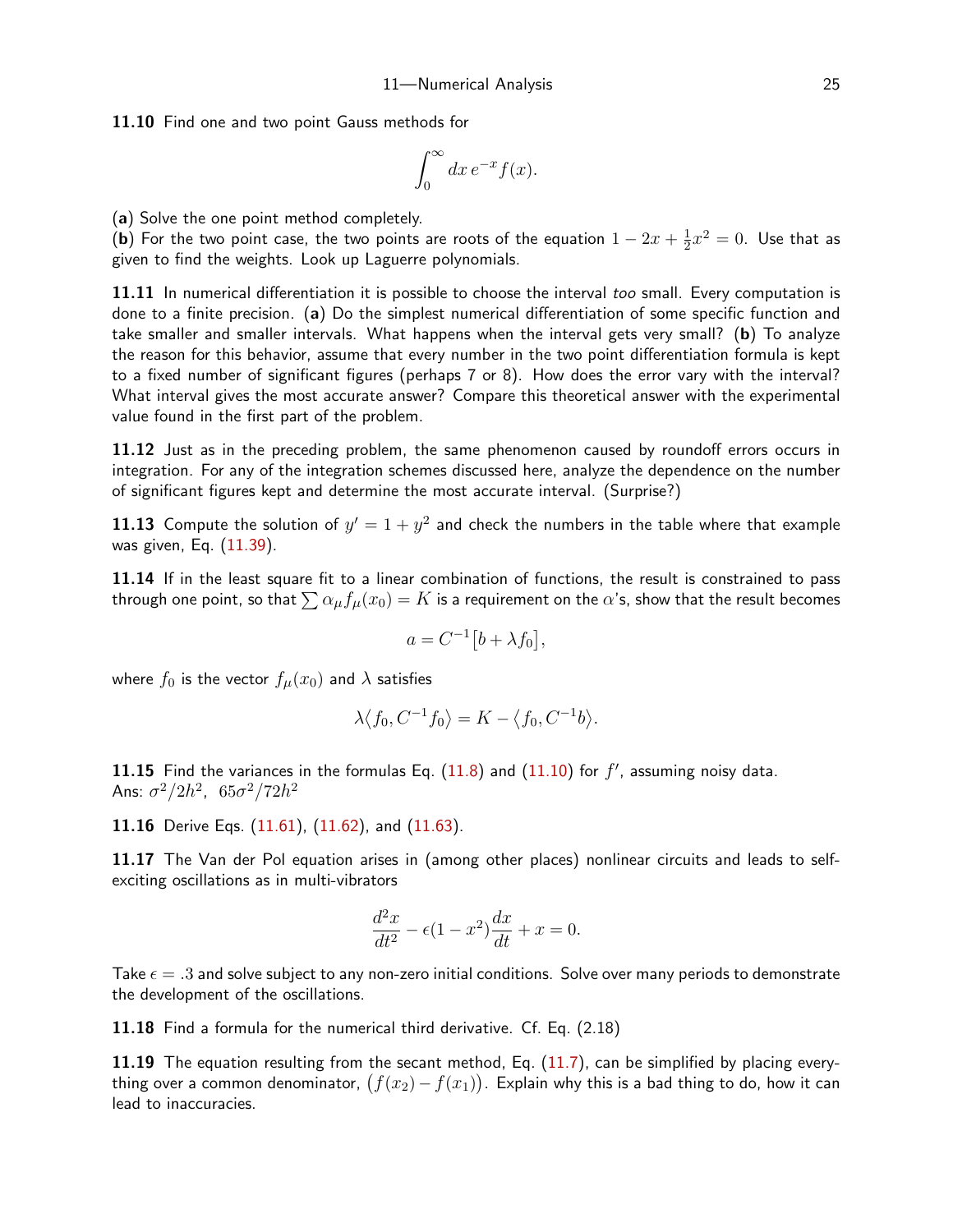11.20 Rederive the first Gauss integration formula Eq. ([11.2](#page-8-1)5) without assuming the symmetry of the result

$$
\int_{-h}^{+h} f(x) dx \approx \alpha f(\beta) + \gamma f(\delta).
$$

<span id="page-25-0"></span>11.21 Derive the coefficients for the stable two-point Adams method.

11.22 By putting in one more parameter in the differentiation algorithm for noisy data, it is possible both to minimize the variance in  $f'$  *and* to eliminate the error terms in  $h^2f'''$ . Find such a 6-point formula for the derivatives halfway between data points OR one for the derivatives at the data points (with errors and variance).

Ans:  $f'(0) = \frac{58(f(h) - f(-h)) + 67(f(2h) - f(-2h)) - 22(f(3h) - f(-3h))}{28(h)}$ 

11.23 In the same spirit as the method for differentiating noisy data, how do you *interpolate* noisy data? That is, use some extra points to stabilize the interpolation against random variations in the data. To be specific, do a midpoint interpolation for equally spaced points. Compare the variance here to that in Eq. ([11.3](#page-1-0)). Ans:  $f(0) \approx [f(-3k)+f(-k)+f(k)+f(3k)]/4$ ,  $\sigma^2$  is  $4.8$  times smaller

11.24 Find the dispersion resulting from the use of a four point formula for  $u_x$  in the numerical solution of the PDE  $u_t + cu_x = 0$ .

11.25 Find the exact dispersion resulting from the equation

$$
u_t = -c[u(t, x + \Delta x) - u(t, x - \Delta x)]/2\Delta x.
$$

That is, don't do the series expansion on  $\Delta x$ .

11.26 Compute the dispersion and the dissipation in the Lax-Friedrichs and in the Lax-Wendroff methods.

11.27 In the simple iteration method of Eq. [\(11.7](#page-22-0)1), if the grid points are denoted  $x = m\Delta x$ ,  $t = n\Delta t$ , where n and m are integers ( $-\infty < n, m < +\infty$ ), the result is a linear, constant-coefficient, partial difference equation. Solve subject to the initial condition

$$
u(0,m) = e^{ikm\Delta x}.
$$

11.28 Lobatto integration is like Gaussian integration, except that you require the end-points of the interval to be included in the sum. The interior points are left free. Three point Lobatto is the same as Simpson; find the four point Lobatto formula. The points found are roots of  $P_{n-1}^{\prime}$ .

**11.29** From the equation  $y' = f(x, y)$ , one derives  $y'' = f_x + f f_y$ . Derive a two point Adams type formula using the first and second derivatives, with error of order  $h^{5}$  as for the standard four-point expression. This is useful when the analytic derivatives are easy. The form is

$$
y(0) = y(-h) + \beta_1 y'(-h) + \beta_2 y'(-2h) + \gamma_1 y''(-h) + \gamma_2 y''(-2h)
$$

Ans:  $\beta_1=-h/2$ ,  $\beta_2=3h/2$ ,  $\gamma_1=17h^2/12$ ,  $\gamma_2=7h^2/12$ 

11.30 Using the same idea as in the previous problem, find a differential equation solver in the spirit of the original Euler method, ([11.3](#page-10-0)2), but doing a parabolic extrapolation instead of a linear one. That